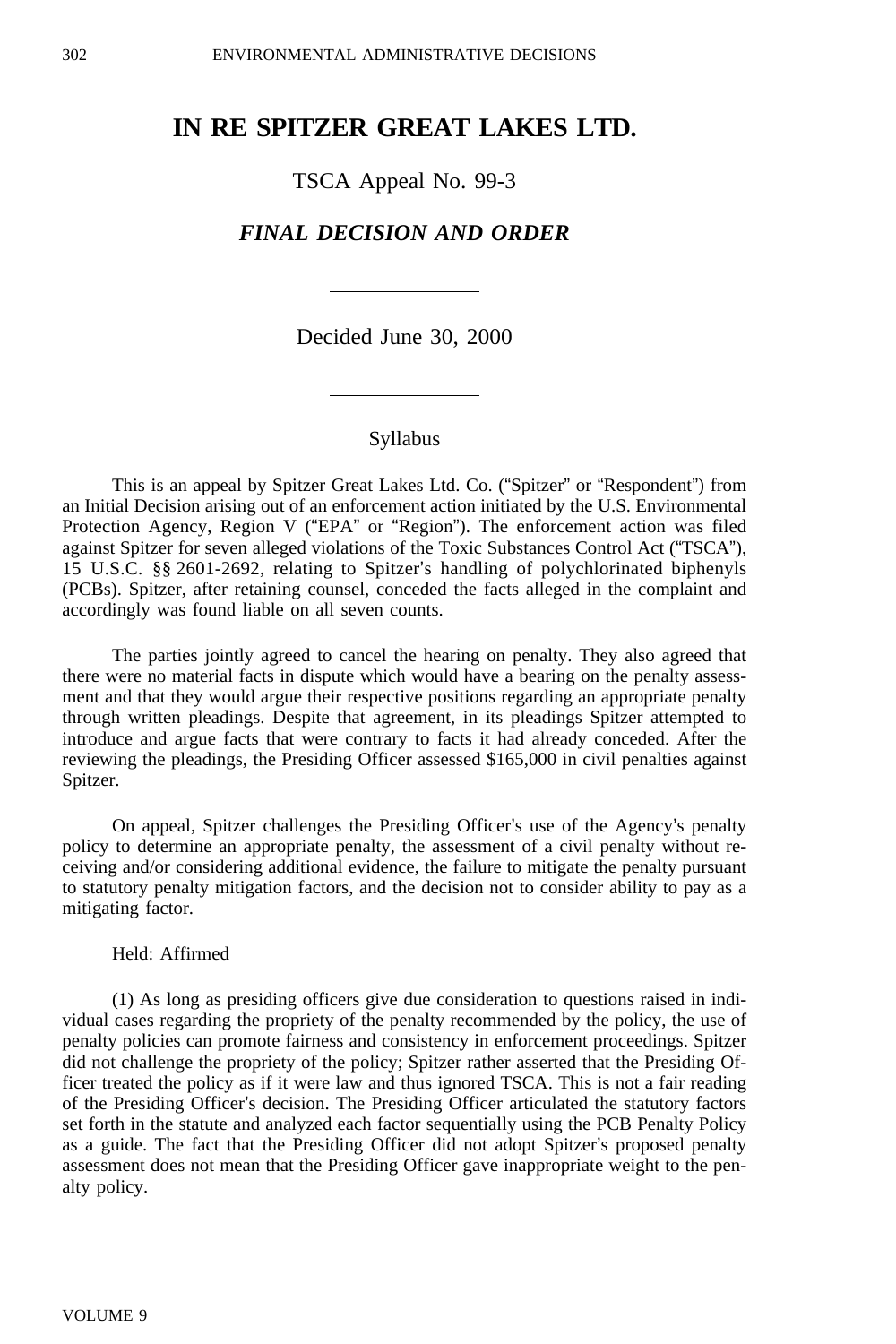2) Spitzer's argument that it should be allowed, without explanation or excuse, to argue facts at the eleventh hour that are contrary to those that it had earlier conceded would thwart the purpose of procedural rules by injecting inefficiency and delay into the process. If Spitzer intended to argue facts or introduce new facts in the penalty phase of the proceeding it should not have stipulated that there were no material facts in dispute nor given up its right to a hearing. Accordingly, in the interests of the orderly and efficient administration of this case, the Presiding Officer appropriately held Spitzer to its earlier concessions.

3) The Presiding Officer did not ignore the statutory penalty mitigation factors. Although Spitzer argued circumstances that it felt demonstrated good faith efforts to comply, the Presiding Officer saw these circumstances as also indicating that Spitzer was well aware of its TSCA obligations, making all the more inexcusable its multiple violations of TSCA's requirements. This conclusion did not constitute error.

4) The Presiding Officer did not commit error in ruling that inability to pay would not be considered as a mitigating factor. Spitzer failed to properly notify the Region that it would assert inability to pay. When Spitzer finally did argue inability to pay it did not produce supporting evidence that it had agreed to produce and was required to produce by order of the Presiding Officer. Under these circumstances, and in accord with previous Board decisions on this issue, Spitzer's failure to produce supporting evidence constituted a waiver of its inability to pay argument.

# *Before Environmental Appeals Judges Scott C. Fulton, Ronald L. McCallum, and Kathie A. Stein.*

## *Opinion of the Board by Judge Fulton:*

This is an appeal by Spitzer Great Lakes Ltd. Co. ("Spitzer" or "Respondent") from an Initial Decision arising out of an enforcement action initiated by the U.S. Environmental Protection Agency, Region V ("EPA" or "Region"). The enforcement action was filed against Spitzer for seven alleged violations of the Toxic Substances Control Act ("TSCA"), 15 U.S.C. §§ 2601-2692, relating to Spitzer's handling of polychlorinated biphenyls (PCBs).

Spitzer, after retaining counsel for its defense, conceded the validity of the facts alleged in the Region's complaint, and accordingly was found liable on all seven counts. Order Granting Motion for Accelerated Decision (May 25, 1995). In the second accelerated decision on penalty, $\frac{1}{1}$  the Initial Decision presently before us, which addresses the amount of penalty to impose, the Presiding Officer assessed \$165,000 in civil penalties against Spitzer. In its appeal, Spitzer challenges the Presiding Officer's use of the Agency's penalty policy, the Presiding

<sup>&</sup>lt;sup>1</sup> The Region filed two motions for accelerated decision dealing with penalty. The first motion, filed on October 21, 1996, addressed whether Spitzer's ability to pay should be considered as a mitigating factor when the penalty was ultimately assessed. Motion for Partial Accelerated Decision on the Issue of Penalty. The second, filed on November 19, 1996, addressed the appropriate penalty to be assessed. Motion for Accelerated Decision on Penalty.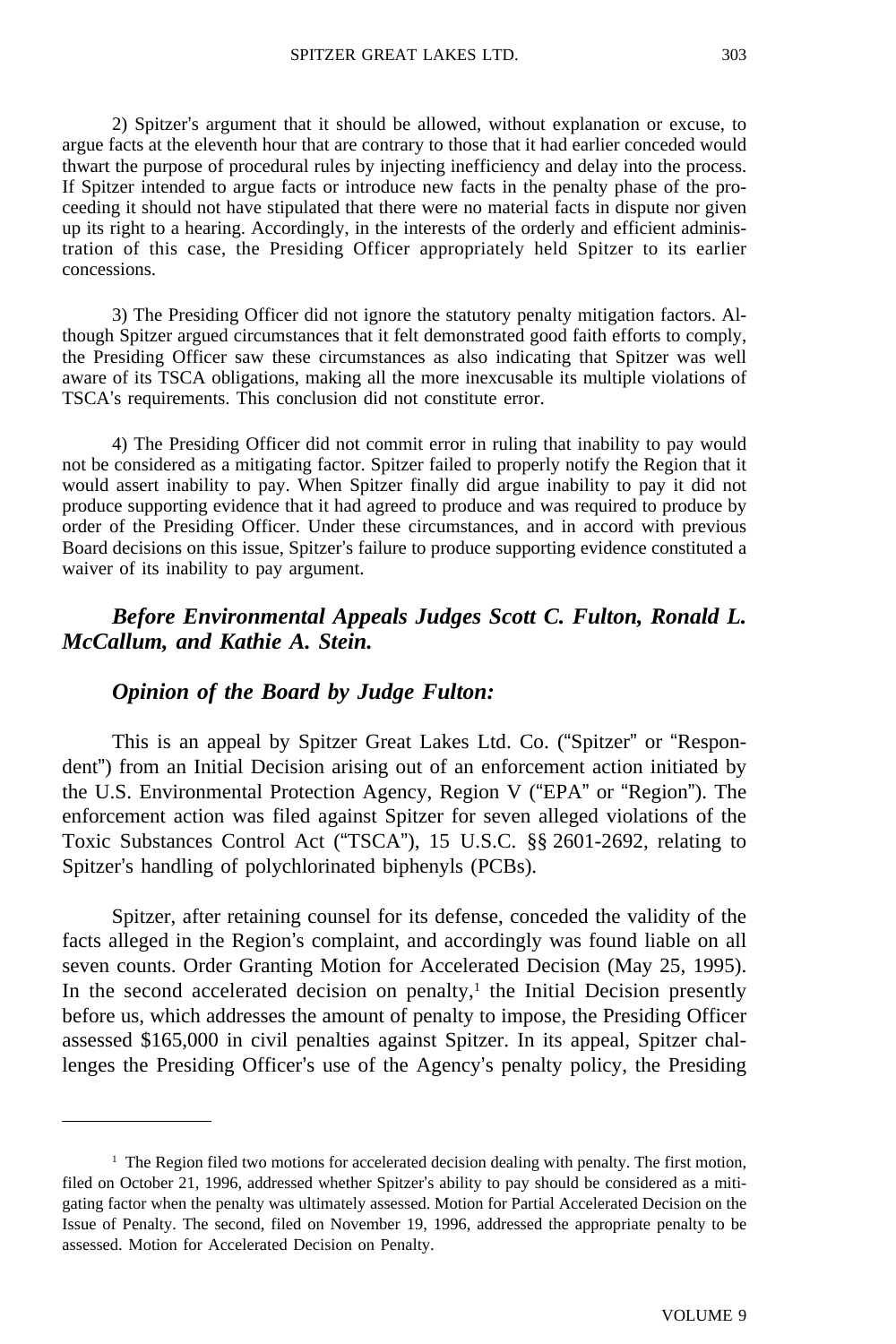Officer's assessment of a civil penalty without receiving and/or considering additional evidence proffered by Spitzer, and the Presiding Officer's decision not to consider ability to pay as a mitigating factor.<sup>2</sup>

## **I.** *BACKGROUND*

In December 1986, Spitzer purchased property in Lorain, Ohio, from the American Ship Building Company. Along with the property, Spitzer became the owner of a number of items containing PCBs, including five transformers, several capacitors, and switching equipment. A little more than three years later, in March and April 1990, Spitzer made arrangements for a salvage company, Kelly Salvage & Steel, Inc., to drain the oil from and remove the five transformers from Spitzer's property. The oil from the transformers was drained into fifty-five gallon drums that remained on-site. The transformers were then taken to a salvage yard.

Four months later, on August 17 and 18, 1990, the Region inspected Spitzer's property to determine whether Spitzer was complying with TSCA regulations governing the manufacturing, processing, distribution, and use of PCBs. During the inspection, Spitzer disclosed records documenting Spitzer's former possession of the five transformers that were removed. Although the transformers were no longer at the site, the inspectors found, among other things: (1) 115 fiftyfive gallon drums containing dielectric fluid, $3$  only ten of which were labeled;

Initial Decision at 16.

<sup>2</sup> The Initial Decision was served on February 3, 1997, and Spitzer filed its appeal 45 days later on March 20, 1997. Spitzer relied on the following statement from the Initial Decision to conclude that its appeal was to be filed within 45 days of the Initial Decision:

Pursuant to 40 C.F.R.  $\S 22.27(c)$ , this initial decision shall become the final order of the Environmental Appeals Board within forty-five (45) days after its service upon the parties unless (1) an appeal to the Environmental Appeals Board is taken from it by a party to this proceeding or (2) the Environmental Appeals Board elects, *sua sponte*, to review this initial decision.

In an order issued on April 16, 1997, this Board dismissed Spitzer's appeal as untimely pursuant to 40 C.F.R. § 22.30(a), which states that any appeal from an initial decision must be filed "within twenty (20) days after the initial decision is served." (40 C.F.R. § 22.30(a) was revised, effective August 23, 1999, allowing parties thirty (30) days from service of the initial decision to file an appeal. 64 Fed. Reg. 40,138 (July 23, 1999)). Spitzer appealed the Board's dismissal to the 6th Circuit Court of Appeals, which reversed the Board's decision and remanded the case for further proceedings. *Spitzer Great Lakes Ltd., Co. v. U.S. EPA*, 173 F.3d 412, 416 (6th Cir. 1999). The case is thus back before us now for a decision on the merits of Spitzer's appeal.

<sup>3</sup> A dielectric substance is one that does not conduct direct electric current. *See* 40 C.F.R. § 280.12. Because of their potential to contain PCBs, dielectric fluids are subject to TSCA regulation pursuant to 40 C.F.R. § 761.1(b).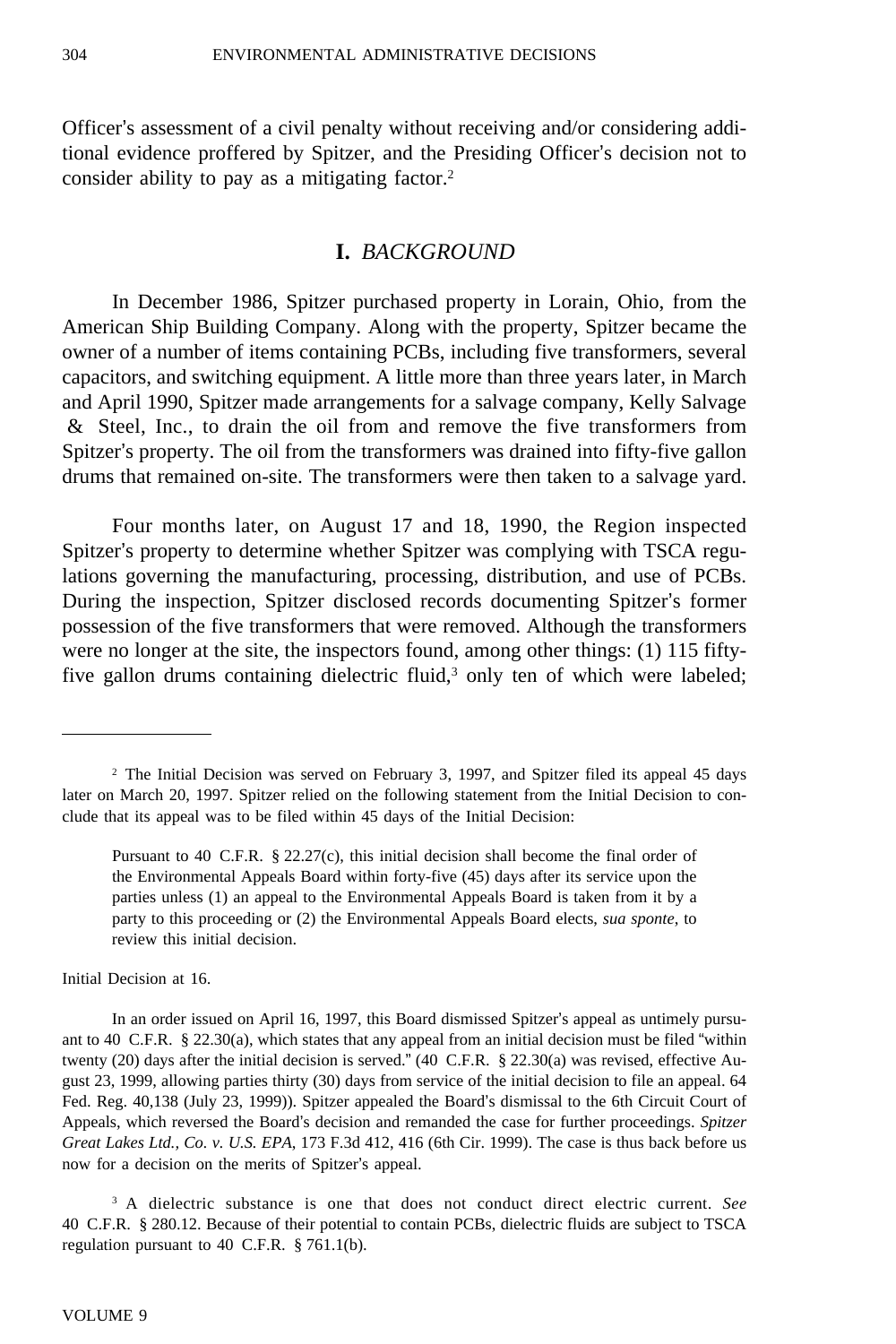(2) one oil switch; and (3) twelve large high-voltage capacitors.4

Spitzer provided documents to the inspectors indicating that each of the twelve capacitors contained more than 500 parts per million ("ppm") of PCBs. The inspectors also determined that the labeled drums contained dielectric fluid from the transformers that had been removed. The oil in the unlabeled drums had not been tested by Spitzer at the time of the inspection, nor had the oil in the switch. However, the inspection team determined<sup>5</sup> that the foregoing equipment and containers were PCB Items.6 The inspection team also noted that the PCB items were located in an unenclosed and uncovered area, resting on gravel, dirt, and weeds.

On September 23, 1992, the Region issued an administrative Complaint and Notice of Opportunity for Hearing ("Complaint") to Spitzer alleging seven violations of PCB regulations promulgated pursuant to TSCA. The Complaint alleged that Spitzer: (1) violated 40 C.F.R. § 761.180(a) by failing to develop and maintain appropriate records on the storage and disposition of PCBs and PCB items; (2) violated 40 C.F.R. § 761.30(a)(1)(xii) by failing to maintain records of visual inspections of each PCB transformer at either quarterly or yearly intervals depending on the amount of PCBs in the transformer; (3) violated 40 C.F.R. § 761.65(b) by failing to store the PCBs and PCB items in an area with adequate roofing, walls, and floors; (4) violated 40 C.F.R. § 761.65(c)(8) by failing to label the PCB containers with the date they were placed in storage; (5) violated 40 C.F.R. § 761.40 by failing to mark the twelve large high voltage capacitors and the 115 fifty-five gallon drums with the  $M_L$  label;<sup>7</sup>(6) violated 40 C.F.R. § 761.40, by failing to mark the storage area for the PCB items with the  $M_L$  label; and (7) violated 40 C.F.R. § 761.60 (b)(1) by failing to properly dispose of the transformers.

Spitzer filed an answer and requested a hearing on October 14, 1992. Answer Respondent and Request for Hearing ("Answer"). In its answer, Spitzer as-

<sup>4</sup> A large high-voltage capacitor is one that contains 1.36 kilograms ("kg") (3 lbs.) or more of dielectric fluid and can operate at 2,000 volts (a.c. or d.c.) or above. 40 C.F.R. § 761.3.

<sup>&</sup>lt;sup>5</sup> Although the record does not specify how the inspection team determined that the oil in the unlabeled barrels contained PCBs, we note that most oil-filled electrical equipment, such as the switching equipment, is assumed to be PCB-contaminated when its PCB concentration is unknown. 40 C.F.R. § 761.3. In any case, Spitzer has conceded the Region's determination. Response of Spitzer Great Lakes Ltd. to Show Cause Order at ¶ 1.

<sup>6</sup> A "PCB Item" is any manufactured article, item or container that has been in contact with, contains, or has as a part of its makeup any PCBs. 40 C.F.R. § 761.3.

<sup>&</sup>lt;sup>7</sup> The "M<sub>L</sub> label" is a term used to describe the large PCB warning label defined in 40 C.F.R. § 761.45. The ML label contains letters and striping on a white or yellow background and warns that the labeled instrument contains PCBs and requires special handling. 40 C.F.R. § 761.45.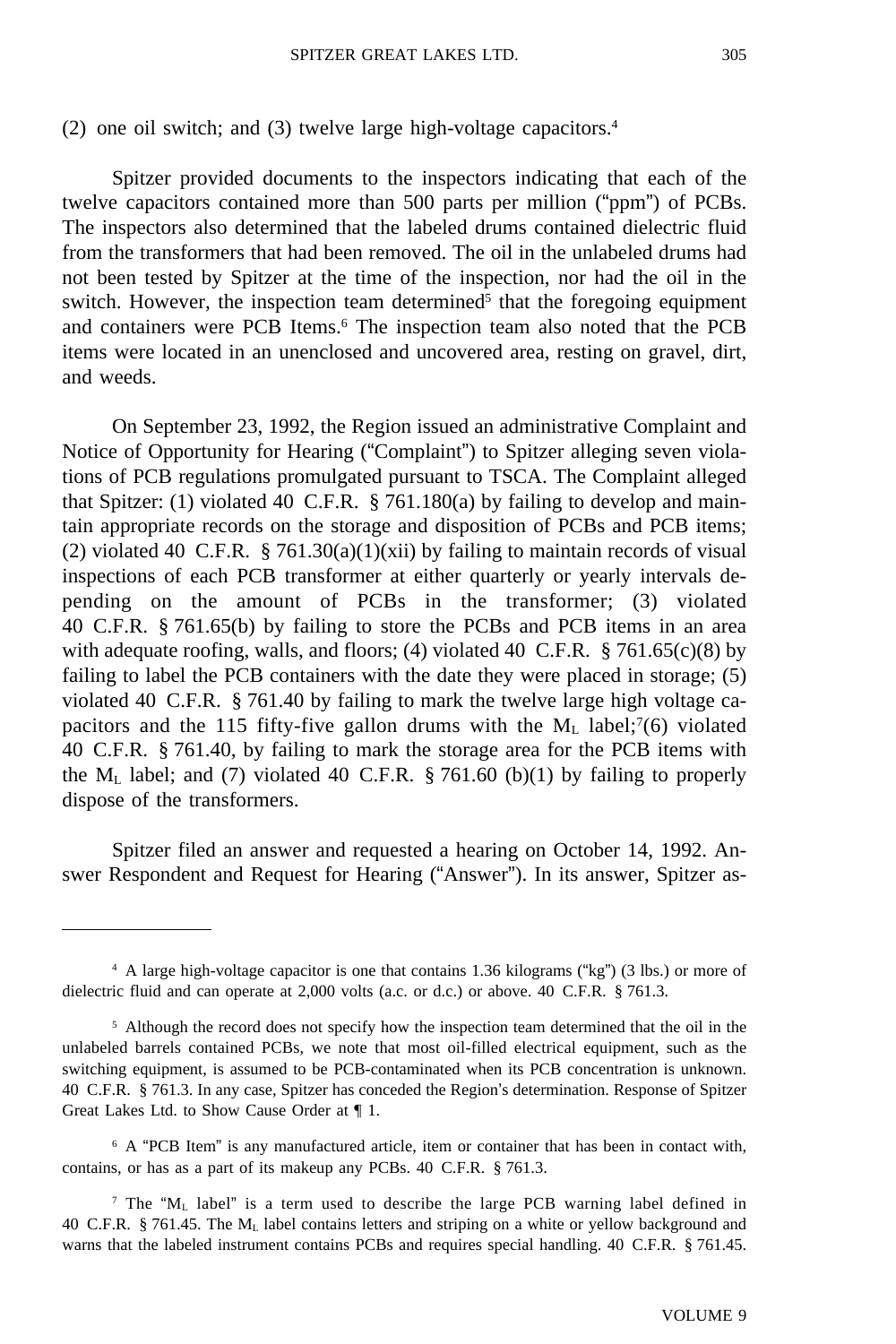serted the following affirmative defenses: (1) that it had acted in good faith and stored all electrical equipment and containers in the same manner as the previous owner; (2) that it inspected the equipment and containers on a regular basis in excess of legal requirements; (3) that all oil from electrical equipment was stored in leak-free fifty-five gallon drums, placed on wooden pallets, and covered with tarp; (4) that it maintained records of items containing PCBs in a form that "substantially met the requirements of the law"; and (5) that the civil penalties sought by the Region were unreasonable in light of the technical deficiencies that may have occurred since no PCBs contaminated the ground or water. Answer  $\P$  13-17.

An order setting prehearing procedures was issued on October 30, 1992, which set forth guidelines and a schedule for the prehearing exchange of information. Order Setting Prehearing Procedures. The Region filed its prehearing exchange on January 8, 1993, and the Respondent filed its prehearing exchange on January 12, 1993. Complainant's Prehearing Exchange; Pre-Hearing Statement of Respondent. In its prehearing statement, Spitzer took the position, among other things, that "under the circumstances the proposed penalties are too high and that, in any event, Respondent cannot afford to pay the proposed penalties." Pre-Hearing Statement of Respondent at ¶ 2.

On March 18, 1993, the Region filed a motion for accelerated decision on liability. The Respondent, however, did not file a reply. On July 18, 1994, the Presiding Officer issued an Order to Show Cause, which observed that the Respondent had not replied to the Region's motion for accelerated decision and ordered the Respondent to show why the motion should not be granted.

On August 9, 1994, the Respondent replied to the Order to Show Cause by stating that, "[a]fter doing a thorough investigation \* \* \* Respondent determined that the facts as set forth in the Complaint were reasonable [sic] accurate and that litigation over those facts would have been an unnecessary use of the Judge's time." Response of Spitzer Great Lakes Ltd. to Show Cause Order at ¶ 1.

On May 25, 1995, in light of Spitzer's response to the show cause order, the Presiding Officer granted the Region's motion for accelerated decision on liability. Inasmuch as Spitzer acknowledged the facts alleged in the Complaint to be accurate, the Presiding Officer reiterated those allegations as "findings of fact" and found Spitzer liable for all seven TSCA violations alleged in the Complaint. Order Granting Motion for Accelerated Decision. Spitzer has not appealed the findings of the May 25, 1995 order.

On April 2, 1996, the Region filed a motion for further discovery that sought, among other things, financial statements for the preceding five years, income tax returns for the preceding five years, and a listing of all corporate assets. According to the Region, this information was needed to determine whether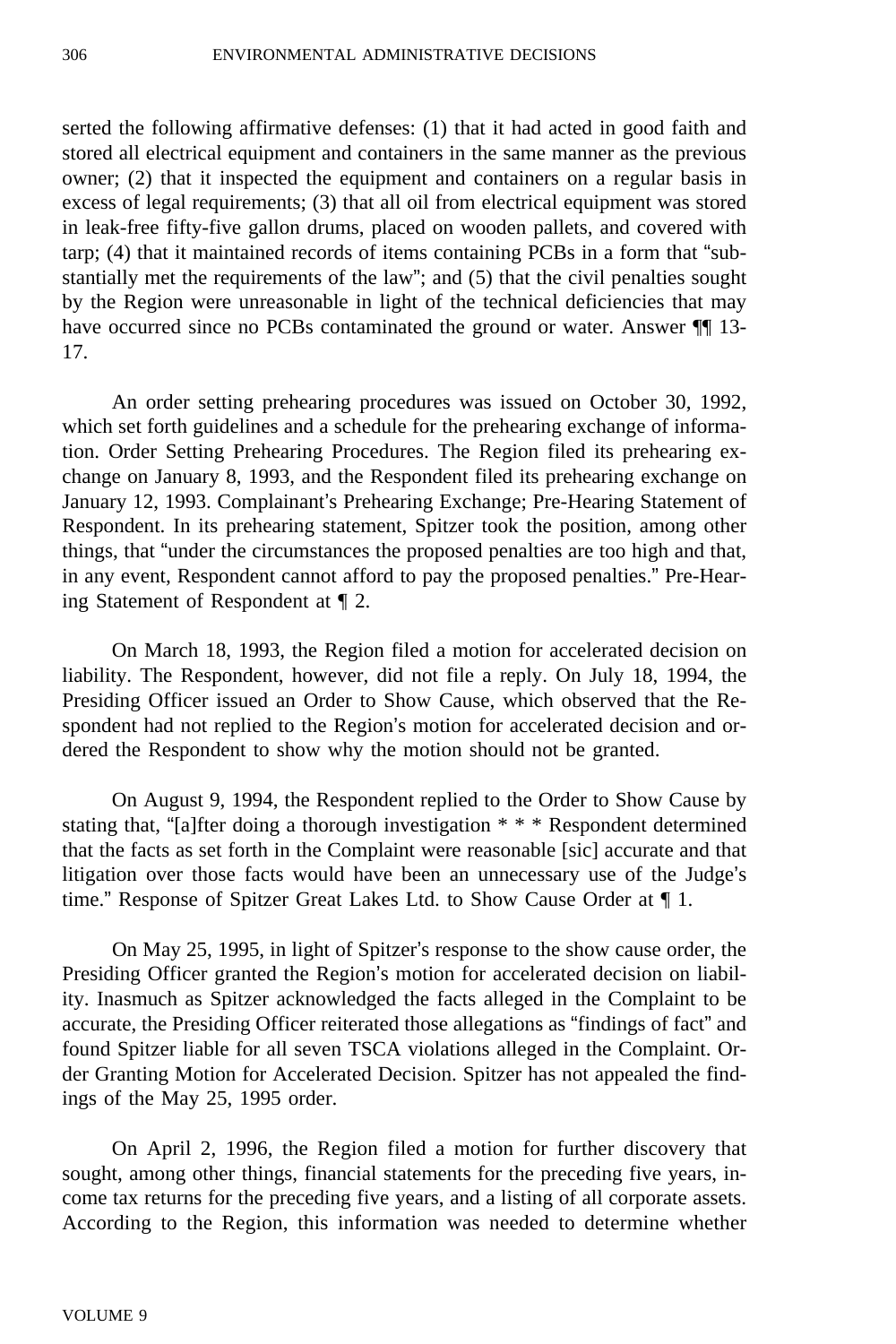Spitzer was able to pay the proposed civil penalties, in view of Spitzer's having raised inability to pay the proposed civil penalty as a mitigating factor in its prehearing statement. Motion for Further Discovery at 2; Pre-Hearing Statement of Respondent, ¶ 2 (Jan. 12, 1993). However, argued the Region, Spitzer did not provide sufficient data to allow the Region to test that assertion, nor did Spitzer identify witnesses that would testify as to Spitzer's financial condition. Motion for Further Discovery at 2.

In response to the motion for further discovery, Spitzer stated that it did not object to the motion, that it would provide any information sought, and that an order requiring Spitzer to respond to the discovery was not necessary. Response of Spitzer Great Lakes Ltd. to Complainant's Motion for Further Discovery at 1. Since Spitzer did not object to the scope or nature of the discovery sought, the Region's motion was granted on July 19, 1996.8 Nonetheless, Spitzer did not produce any additional documentation of its financial position.

The Region filed a motion for partial accelerated decision on October 21, 1996, asserting that Spitzer had waived any claim of inability to pay under the authority of this Board's decision in *In re New Waterbury, Ltd.*, 5 E.A.D. 529 (EAB 1994). Motion for Partial Accelerated Decision on the Issue of Penalty (Oct. 21, 1996). The Region noted that forty-five days had passed since Spitzer was obligated to provide financial information to the Region; that a scheduled hearing on penalty was less than thirty days away at the time that the Region's motion for partial accelerated decision was filed; that with the hearing drawing near the Region would not have ample opportunity to analyze the financial data if Spitzer ultimately provided that data; that Spitzer had ignored an order from the Presiding Officer to disclose the information; and that allowing Spitzer to ignore the Presiding Officer's order would undermine the integrity of such orders. *Id.* at 3-4. Spitzer did not respond to the Region's motion.9

On November 1, 1996, the Presiding Officer ruled that inability to pay would not be considered as a mitigating factor in assessing the civil penalty. Memorandum Opinion and Order (Nov. 1, 1996). In support of this ruling, the

<sup>8</sup> At the time that the Motion for Further Discovery was granted, the financial information submitted by Respondent consisted of tax returns for 1991, 1993, and 1994 and financial statements for 1991, 1992, and 1993. *See* Complainant's Motion for Further Discovery at n.1; Complainant's Motion for Partial Accelerated Decision on the Issue of Penalty at n.2. The Region, however, argued that this documentation was insufficient. Motion for Further Discovery at 2. Spitzer has not challenged that assertion.

<sup>9</sup> On October 25, 1996, Spitzer filed a document styled "Response to Proposed Penalty." In that pleading, Spitzer presented its assessment of what an appropriate penalty would be in this matter. Spitzer did not, however, address the motion for partial accelerated decision on penalty filed by the Region on October 21, 1996, which argued that Spitzer waived the right to assert inability to pay as a mitigating factor in the assessment of an appropriate penalty.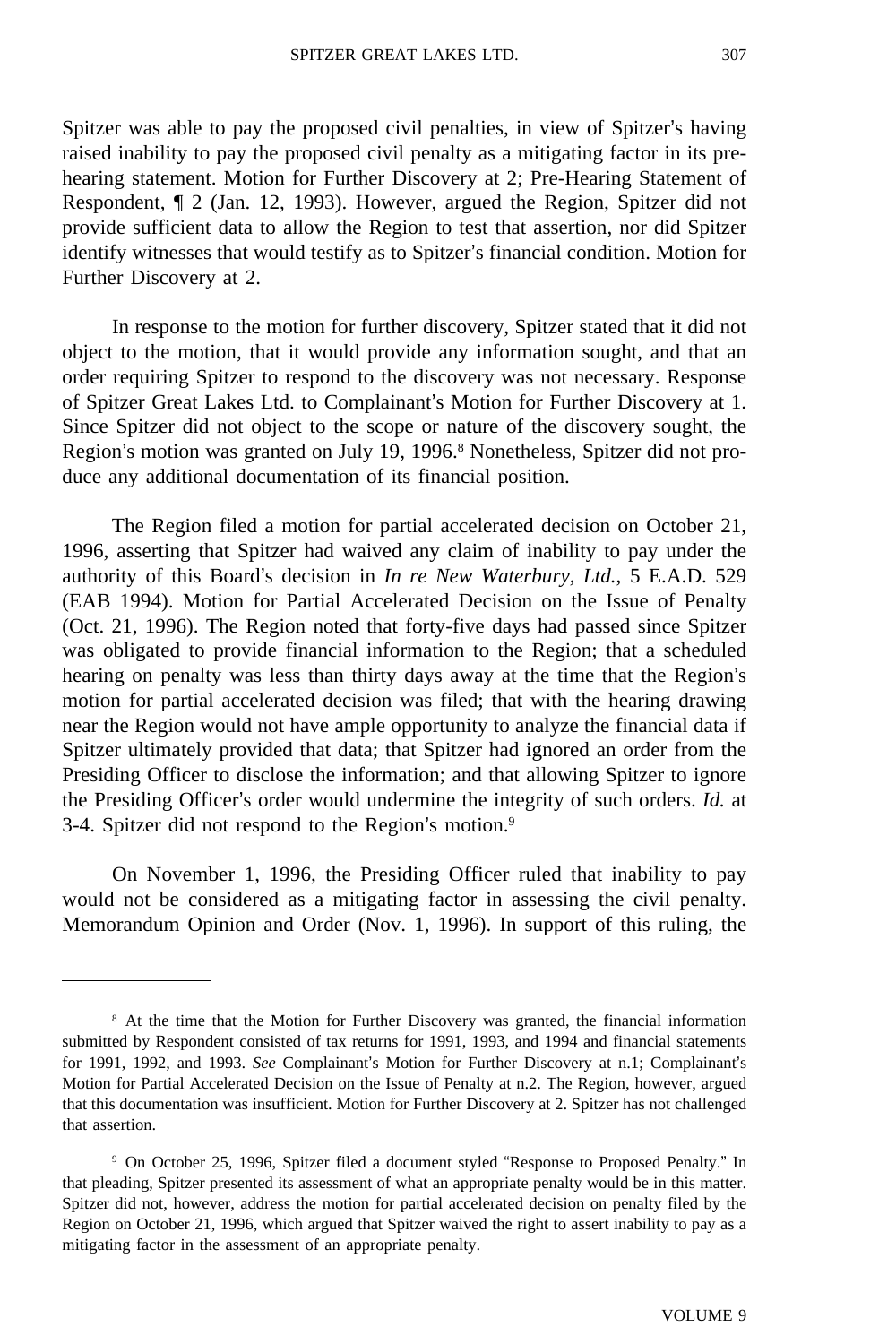Presiding Officer observed that Spitzer did not give notice to the Region that it intended to assert inability to pay the proposed penalty in its answer to the Region's Complaint as required by the rules of practice, and that when Spitzer did raise inability to pay in its prehearing statement, it did not submit sufficient evidence to support that claim. *Id.* The Presiding Officer further noted that Spitzer had failed to provide the Region with access to financial records requested by the Region, despite being ordered to do so on July 19, 1996, when the Region's motion for further discovery was granted, and contrary to Spitzer's statement that it would provide such access. *Id.* The Presiding Officer cited this Board's opinion in *In re New Waterbury, Ltd.*, 5 E.A.D. 529 (EAB 1994), to conclude that because Spitzer failed to produce evidence to support its inability to pay claim, any objection to the penalty based on inability to pay was waived. *Id.* (citing *New Waterbury*, 5 E.A.D. at 542).

A hearing in this matter on penalty had been scheduled for November 19, 1996. *See* Notice of Hearing (Aug. 27, 1996). However, on November 13, 1996, the Region filed a motion to cancel the penalty hearing, representing that in a telephone conference with the Presiding Officer's law clerk, "Counsel for Complainant and Counsel for Respondent both stated their beliefs that no genuine issue of material fact would be presented at a hearing to determine the appropriate penalty to be assessed in this matter" and that "it would be appropriate in this matter to determine the penalty based upon briefing." Motion to Cancel Hearing at 1. The motion went on to propose a briefing schedule. Based on the Region's representation, which Spitzer has never disputed, on November 15, 1996, the Presiding Officer ordered that the hearing on penalty be canceled and established a briefing schedule. Order Canceling Hearing and Providing Schedule for Decision on Penalty Issue.

In accordance with the Presiding Officer's November 15, 1996 order, the Region filed its motion for an accelerated decision on penalty on November 19, 1996, and Spitzer filed its response on December 4, 1996. Along with its response, Spitzer filed the affidavits of Ned Huffman and Alan Spitzer. On December 5, 1996, the Region moved to strike the affidavit of Alan Spitzer because that name had not been included on the list of witnesses that Spitzer provided during the prehearing exchange. Complainant's Motion to Strike.

Spitzer filed a brief opposing the Region's motion to strike on December 13, 1996. Spitzer argued that the Alan Spitzer affidavit was introduced as a substitute for the affidavit of another witness who had suffered a heart attack two months before the date of the filing. Brief in Opposition to Complainant's Motion to Strike. On the same day, the Region filed a reply to Spitzer's opposition, arguing that it had not been aware of the unavailability of any witness until it received the affidavit of Alan Spitzer and that Alan Spitzer's affidavit covered issues that were outside the proposed scope of testimony of the unavailable witness. The Presiding Officer did not rule on the Region's motion to strike, but addressed the matter in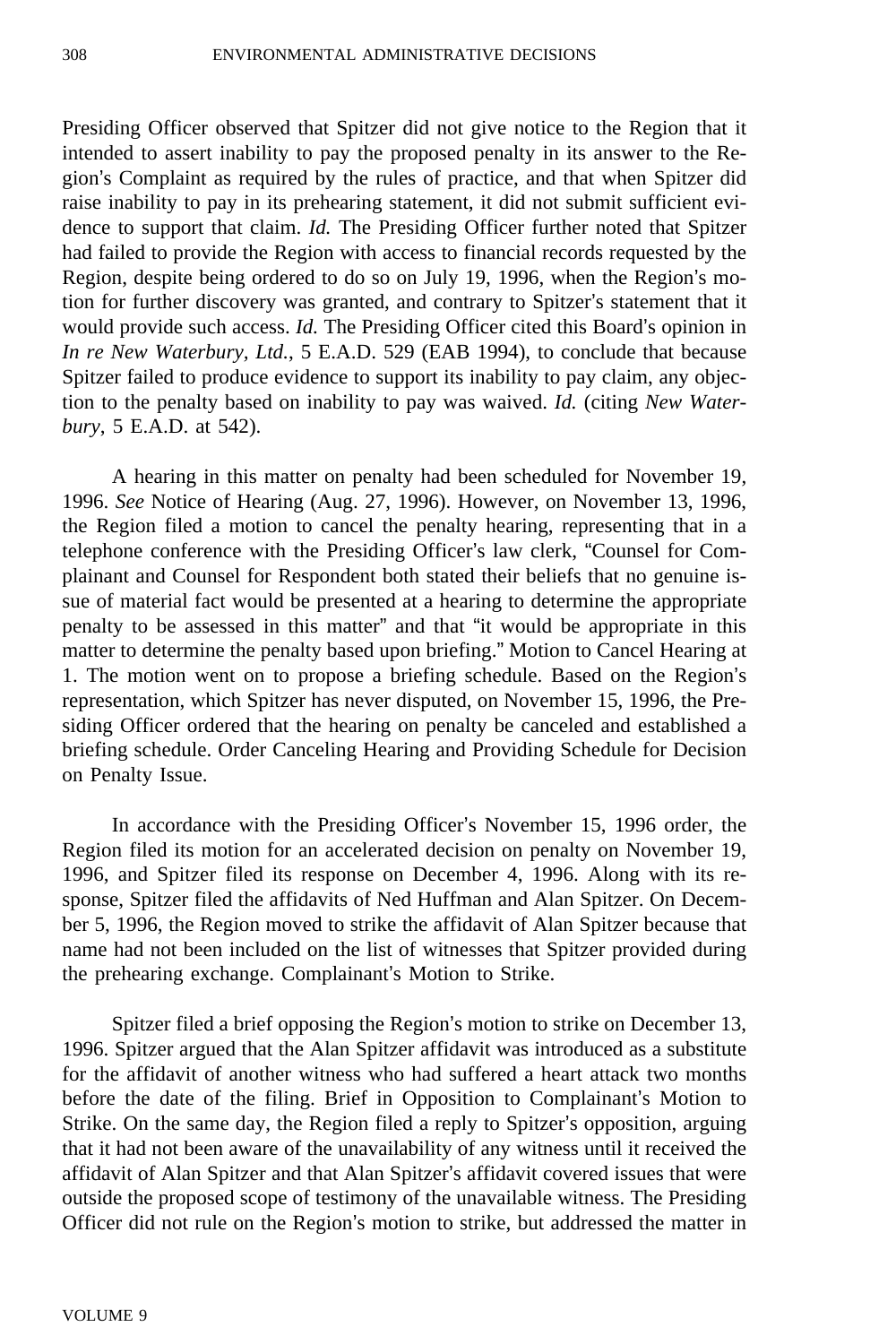the Initial Decision by stating that the issue was moot.<sup>10</sup> Initial Decision at n.5.

On January 30, 1997, in an accelerated decision on penalty, the Presiding Officer considered the circumstances of each violation and the arguments presented by the litigants. The Presiding Officer then assessed penalties against Spitzer as follows: \$18,000 for Count I; \$52,000 for Count II; \$20,000 for Count III; \$10,000 for Count IV; \$20,000 for Count V; \$20,000 for Count VI; and \$25,000 for Count VII, for total of \$165,000 in penalties. Initial Decision at 4-14. The amount assessed reflected the Presiding Officer's determination of an appropriate penalty in view of the gravity of the violations at issue. Although Spitzer argued that this penalty should be mitigated in view of the circumstances of this case, the Presiding Officer was not persuaded that mitigation of the gravity-based penalty was appropriate. It is from the Presiding Officer's Accelerated Decision on Penalty that Spitzer takes this appeal.<sup>11</sup>

On appeal, Spitzer essentially presents the following issues: $12$  (1) whether the Presiding Officer's application of the U.S. EPA Polychlorinated Biphenyls

Initial Decision at n.5.

<sup>11</sup> Interestingly, Spitzer has not challenged, in its appeal, the substance of any of the Presiding Officer's other rulings, including the Presiding Officer's November 1, 1996 order rejecting Spitzer's inability to pay arguments.

 $12$  The Respondent presented the issues as seven separate questions phrased as follows:

(1) whether Respondent was permitted to submit additional evidence to the Presiding Officer regarding its attempts to comply with TSCA for the purpose of determining the appropriate penalty;

(2) whether EPA's PCB penalty policy is consistent with the statutory provisions of TSCA regarding the imposition of penalties for the violation of TSCA provisions;

(3) whether it was proper for the ALJ to rely exclusively on the EPA's PCB penalty policy dated April 9, 1990, in determining the amount of the penalty appropriate in this case;

(4) whether Respondent "adopted" the complainant's method or system of analysis, namely the PCB Penalty Policy, by arguing that even under the policy the penalty sought by the Complainant was too high;

Continued

<sup>&</sup>lt;sup>10</sup> The Presiding Officer apparently viewed the affidavit as immaterial in view of the facts already conceded by Spitzer for liability purposes. The Presiding Officer's conclusion on this point is framed as follows:

The complainant moved to strike the affidavit of Alan Spitzer, which was attached to respondent's response to complainant's motion for accelerated decision on the penalty issue. In light of the findings and conclusions reached on the penalty issue, the motion is moot. The findings that were the basis for rulings made in this decision were made in the decision on liability.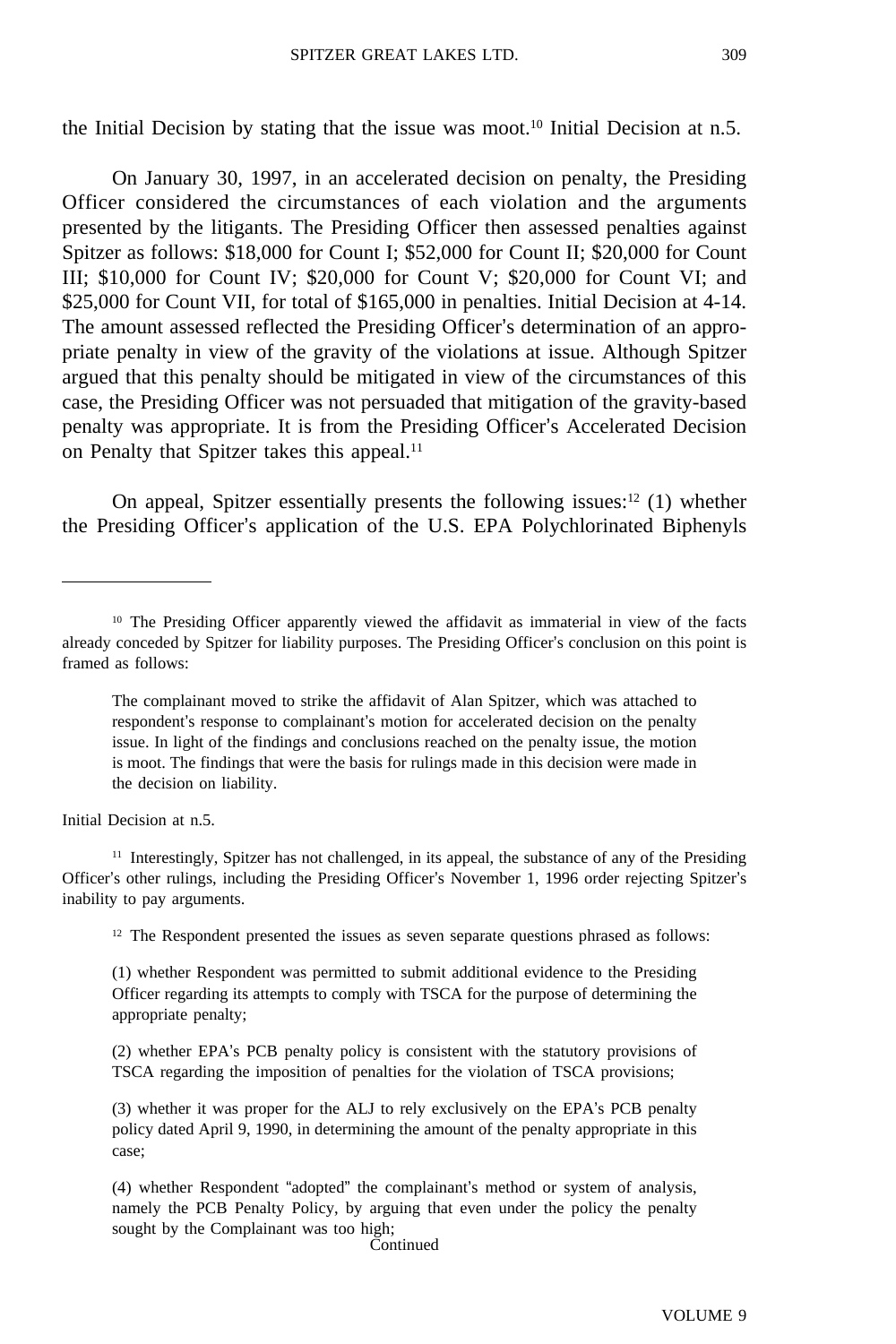(PCB) Penalty Policy13 ("PCB Penalty Policy") inappropriately ignored statutory penalty assessment factors in assessing a civil penalty; (2) whether the Presiding Officer should have allowed Spitzer to submit additional evidence to inform the Presiding Officer's determination of an appropriate penalty; (3) whether the Presiding Officer gave due consideration to the statutory mitigation factors; and (4) whether the Presiding Officer should have considered Spitzer's ability to pay as a mitigating factor in assessing an appropriate penalty.

## **II.** *DISCUSSION*

#### A. *Use of the PCB Penalty Policy*

Spitzer argues that EPA's PCB Penalty Policy can be used as a guideline for assessing civil penalties, but should not be used exclusively in determining the appropriate civil penalty. Brief of Respondent-Appellant's [sic] Spitzer Great Lakes at 7 ("Appeal Brief"). Spitzer claims that the Presiding Officer completely ignored the requirements of TSCA and treated the penalty policy as if it had the force of law. *Id.* at 18. Spitzer goes on to assert that TSCA requires presiding officers to exercise independent judgment and to consider the nature, circumstances, extent, and gravity of violations when establishing the civil penalty. *Id.*

In response, the Region argues that while a presiding officer is required to conduct cases with objectivity and independence, a presiding officer is nonetheless governed by applicable precedents, which include the agency regulations and policies. Region's Reply Brief at 15 ("Reply Brief"). The Region further argues

(continued)

Appeal Brief at 3.

Having thus framed the issues, however, Spitzer, in the remainder of its brief, fails to present its arguments in a form that meaningfully relates to these articulated issues. Viewing Spitzer's brief on the whole, and in a manner most favorable to Spitzer, we believe that the distillation of issues presented in the text fairly captures the essence of Spitzer's concerns.

<sup>13</sup> U.S. EPA Polychlorinated Biphenyls (PCB) Penalty Policy, April 9, 1990 ("PCB Penalty Policy"), Notice of Availability of Polychlorinated Biphenyl Policy, 55 Fed. Reg. 13,955 (Apr. 13, 1990).

<sup>(5)</sup> whether it was appropriate for the ALJ to make findings of fact on issues concerning the alleged violations in the absence of any direct, probative evidence on those issues;

<sup>(6)</sup> whether the ALJ should have taken into consideration the Respondent's ability to pay in assessing the amount of penalty; and

<sup>(7)</sup> whether a \$165,000 penalty was appropriate under TSCA in view of Respondent's demonstrated compliance with the TSCA both prior to and after the inspection of the U.S. EPA in August of 1990.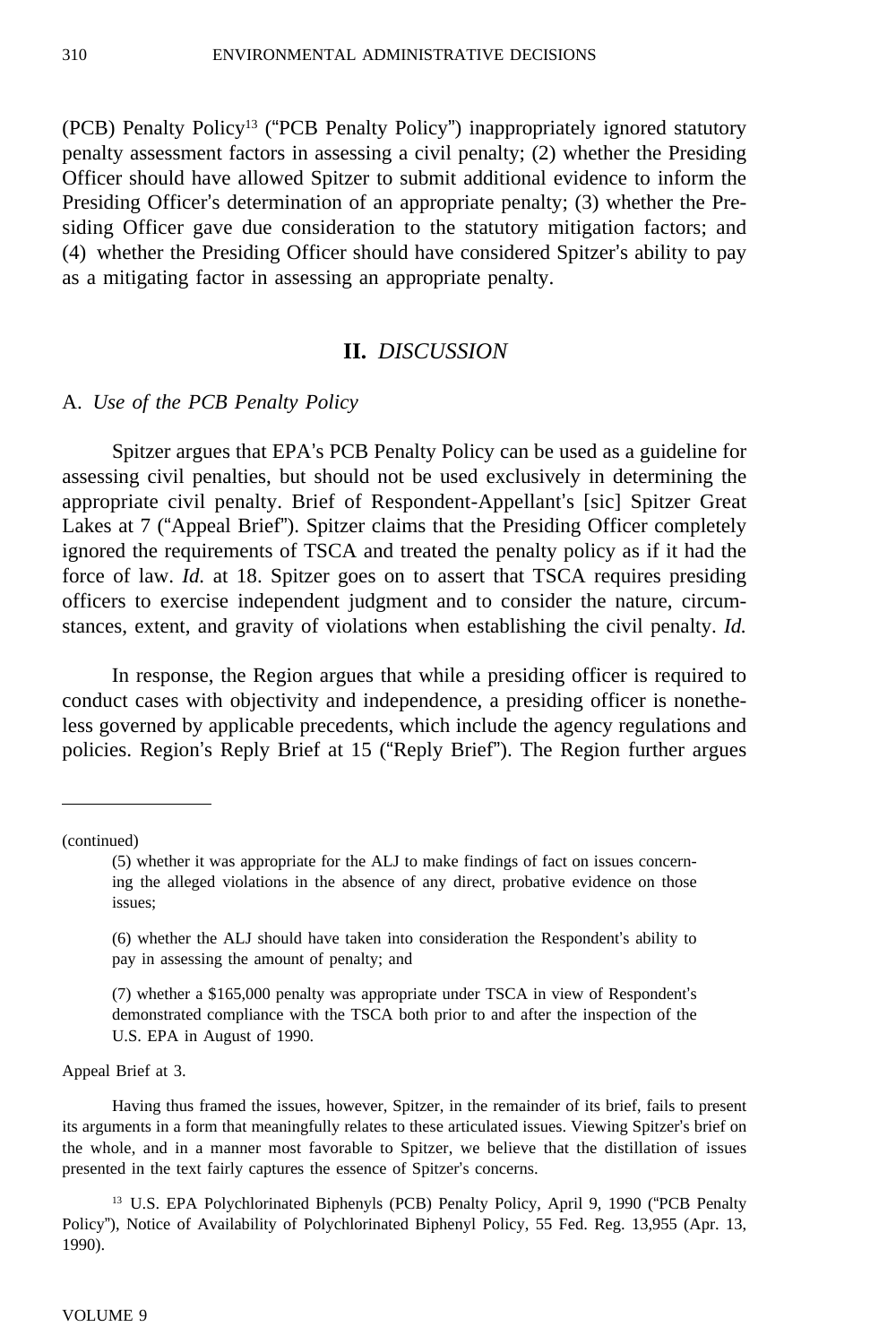that EPA's PCB Penalty Policy is not separate and apart from TSCA but rather reflects the Administrator's interpretation of the TSCA penalty criteria and sets forth a methodology for analyzing violations. *Id.* at 17. A presiding officer has the discretion to deviate from that methodology, argues the Region, but in doing so the presiding officer must articulate the reason for doing so and provide an adequate record for review by this Board. *Id.* at 17-18. The Region then states that accepting Spitzer's argument would leave presiding officers free to reject the PCB Penalty Policy without explanation and develop their own methodology for determining appropriate penalties. *Id.* at 18-19.

When assessing civil penalties, TSCA states that the "Administrator shall take into account the nature, circumstances, extent, and gravity of the violation or violations and with respect to the violator, ability to pay, effect on ability to continue to do business, and history of such prior violations, the degree of culpability, and such other matters as justice may require." TSCA  $\S$  16(a)(2)(B), 15 U.S.C. § 2615(a)(2)(B). EPA's Penalty Policy uses the factors set forth in the statute as headings and presents a method for analyzing each factor. *See* PCB Penalty Policy at 15-19.

The use of penalty policies was addressed at length by this Board in *In re Employers Ins. of Wausau*, 6 E.A.D. 735 (EAB 1997). In *Wausau*, we stated that "EPA's adjudicative officers must refrain from treating the PCB Penalty Policy as a rule, and must be prepared to 're-examine the basic propositions' on which the Policy is based, in any case in which those 'basic propositions' are *genuinely placed at issue*." *Id.* at 761 (citations omitted)(emphasis added). We also observed that as long as presiding officers give due consideration to questions raised in individual cases regarding the propriety of the penalty recommended by the policy, the use of penalty policies can promote fairness and consistency in enforcement proceedings.14 *Id.* at 760-62.

In this matter Spitzer has not placed the basic propositions of the PCB Penalty Policy at issue. Spitzer merely makes a conclusory assertion, unsupported by specifics, that the Presiding Officer ignored TSCA, thus disregarding every statutory penalty factor favorable to Spitzer, and treated the PCB Penalty Policy as if it were law. This is not, in our view, a fair reading of the Presiding Officer's decision. The Presiding Officer noted at the outset of his analysis that penalties under TSCA are governed by 15 U.S.C. § 2615(a). Initial Decision at 2. The Presiding Officer then articulated the statutory factors set forth in that section and proceeded

<sup>14</sup> In *Wausau* we also emphasized, as we have stated in many cases, that "a Presiding Officer, having considered any applicable civil penalty guidelines issued by the Agency, is nonetheless free not to apply them to the case at hand." *Wausau*, 6 E.A.D. at 758 *(citing In re DIC Americas*, 6 E.A.D. 184, 189 (EAB 1995); *In re Pacific Refining Co.,* 5 E.A.D. 607, 613 (EAB 1994)).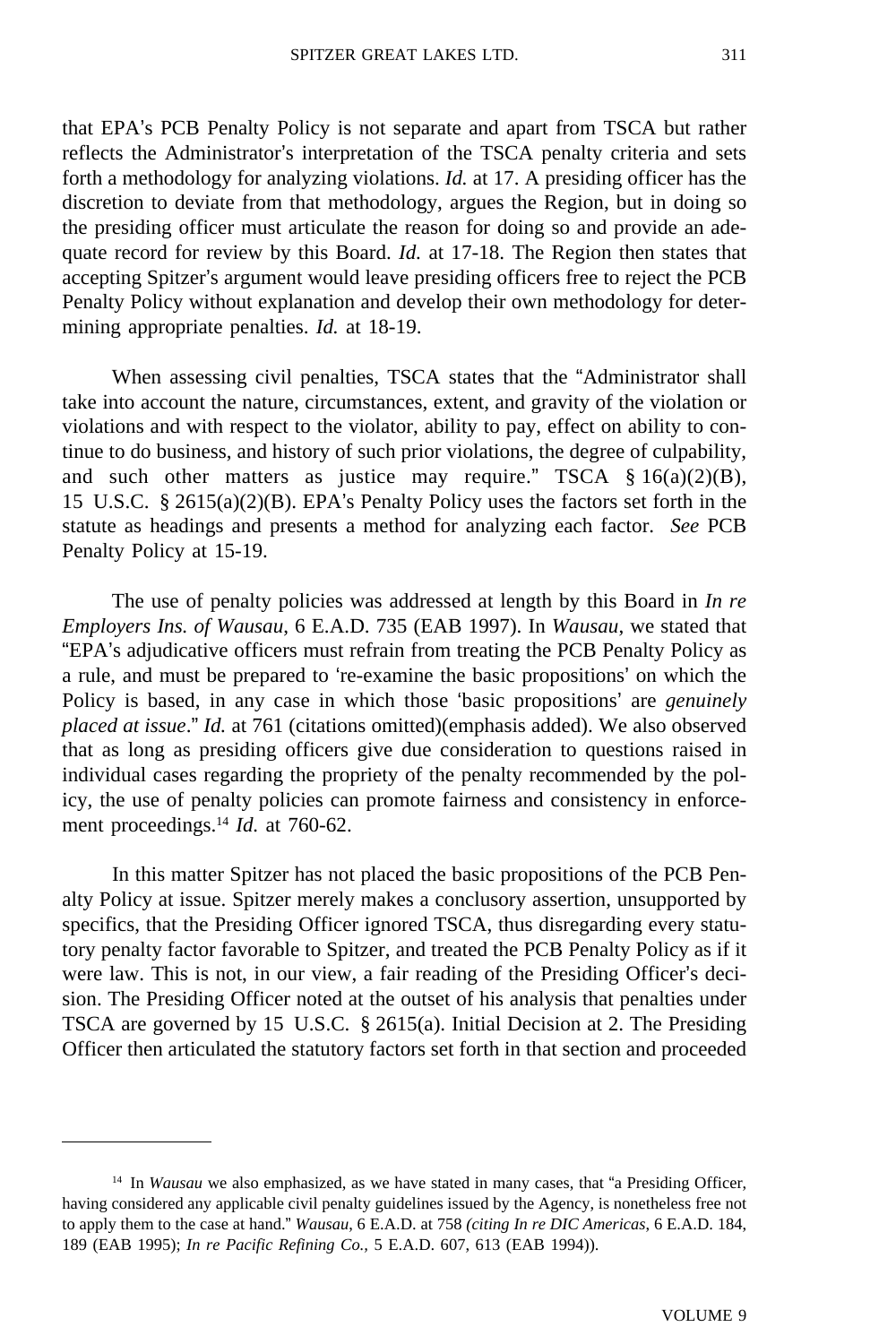to carefully analyze each factor sequentially using the PCB Penalty Policy as a guide in applying the statutory factors to the facts of this case. *Id.* at 2-14.

Accordingly, we do not find any reason to conclude that the Presiding Officer ignored TSCA or applied the penalty policy in an inflexible manner. The fact that the Presiding Officer did not adopt the Respondent's proposed penalty assessment does not mean that, as Spitzer would have us believe, the Presiding Officer gave inappropriate weight to the penalty policy. The record indicates that the Presiding Officer went through the statutory factors as reflected in the PCB Penalty Policy and applied those factors thoughtfully, while considering all of Spitzer's arguments in the process. We do not find error in either the decision to consult the PCB Penalty Policy or in the manner in which the policy was applied.

## B. *Consideration of Additional Evidence*

Spitzer argues that it was entitled to "submit additional evidence which relates to the nature, circumstances, extent and gravity of the violation \* \* \*." Appeal Brief at 7. The evidence of concern to Spitzer apparently15 includes an affidavit prepared by its President, Alan Spitzer, as well as a number of documents which purport to be records of inspections of PCB items conducted by Spitzer at its facility.16

At the outset, we note that Spitzer's claim that it was not allowed to "submit" the material in question is not altogether accurate. For example, the inspections records referenced by Spitzer were included as part of the prehearing exchange between the parties and were consequently part of the record before the Presiding Officer. *See* Prehearing Statement of Respondent, Exhibits 15-30. Similarly, while the Presiding Officer did determine that the Alan Spitzer affidavit was moot, he did not, as suggested by Spitzer's formulation of the issue, refuse to admit it *per se.* In both instances, the Presiding Officer concluded, in essence, that the evidence in question was immaterial in light of Spitzer's prior concessions in the case.

<sup>&</sup>lt;sup>15</sup> Spitzer's brief is not a model of clarity on this point. However, inasmuch as the Presiding Officer ruled that the affidavit of Alan Spitzer was moot, *see supra* note 10, and found Spitzer liable (by Spitzer's own admission) for record keeping violations in years for which Spitzer now claims to have records, we assume that these are the documents to which Spitzer makes reference.

<sup>&</sup>lt;sup>16</sup> Spitzer asserts that although it was found liable under Count I for failing to maintain complete records for the years 1987-1989, it has records for each of those years and provided those records to the Region during the prehearing exchange. Appeal Brief at 11. The Region responds by stating that Spitzer appears to be "confused regarding the facts relevant to particular violations"; that Spitzer did not contest the proposed penalty for Count I in its Response to Motion for Accelerated Decision; and that Spitzer's assertion is not relevant to the violation. Reply Brief at 29-30. Given our ruling below, we do not need to resolve this dispute.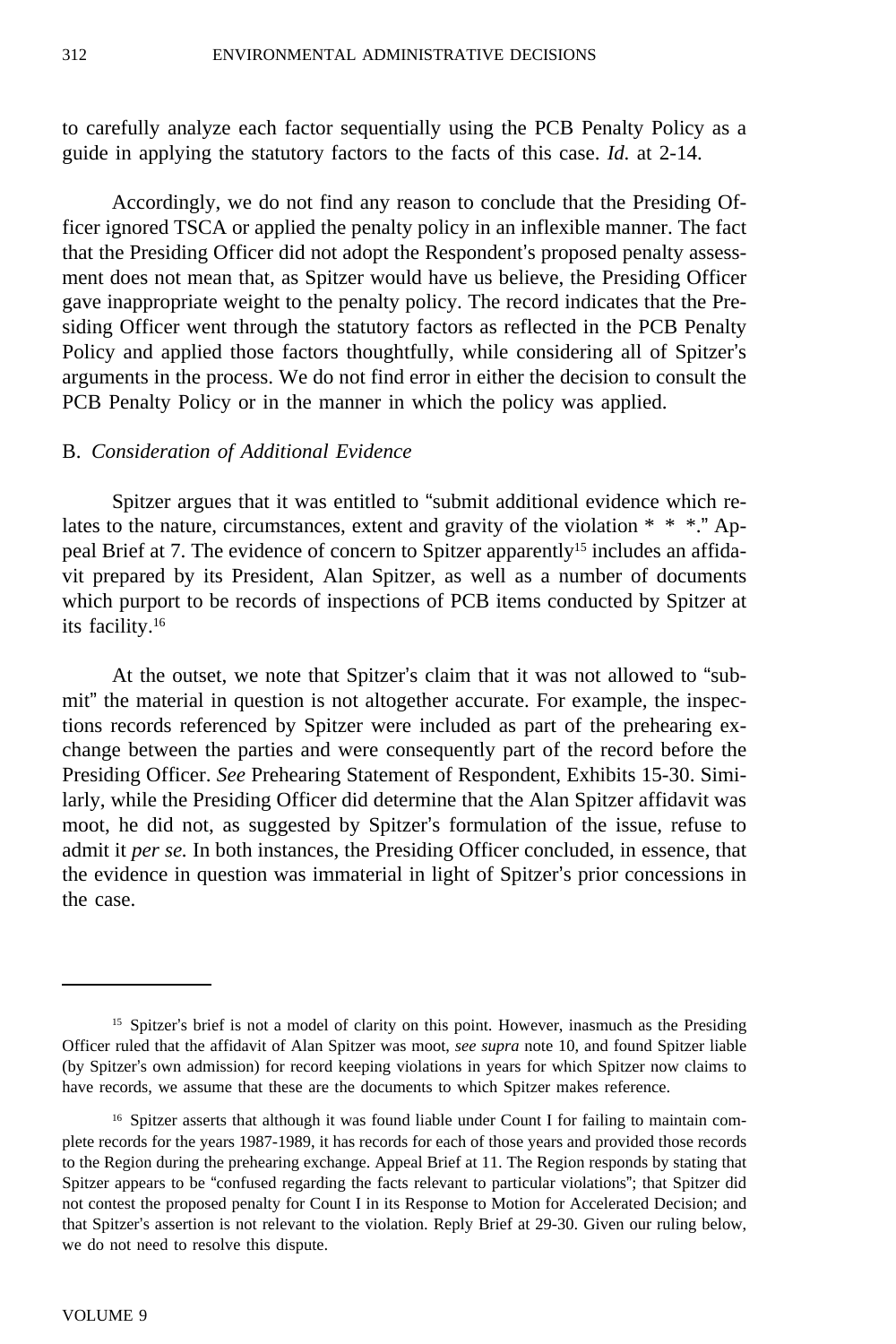As discussed more fully below, the record here reflects that Spitzer conceded that the allegations of the Complaint were essentially accurate, agreed that there were no issues of fact bearing on the penalty in the case, sacrificed its right to a hearing on this issue, and then, in the context of responding to the Region's motion for accelerated decision on penalty, attempted both to argue facts that were at odds with its earlier concessions in the case and to introduce new material with factual content. Even on appeal, Spitzer advances, without explanation or excuse, a version of the facts contrary to its earlier admissions. *See* Appeal Brief at 4-6.

In examining this issue, we begin with the Consolidated Rules of Practice Governing the Administrative Assessment of Civil Penalties, Issuance of Compliance or Corrective Action Orders, and the Revocation, Termination or Suspension of Permits, 40 C.F.R. part 22, as amended by 64 Fed. Reg. 40,176 (July 23, 1999)("Consolidated Rules of Practice" or "Consolidated Rules").17 The Consolidated Rules serve the same purpose that the Federal Rules of Civil Procedure serve in the U.S. district courts, namely, to "secure the just, speedy, and inexpensive determination" of judicial proceedings. Fed. R. Civ. P. 1. Consequently, procedural rules are construed in a manner that promotes and ensures judicial efficiency. *E.g.*, *Jacobs v. University of Cincinnati*, 189 F.R.D. 510, 511 (S.D. Ohio 1999).

With regard to the inspection reports, Spitzer appears to be attempting to prove that, although the Complaint alleged that Spitzer did not have records demonstrating that it had inspected the PCB articles at its facility, "Respondent did have inspection records for each of [the] years [in question]." Appeal Brief at 11. Yet, Spitzer had earlier conceded the allegations of the complaint, which included the following paragraph: "At the time of the inspection Respondent had not developed and maintained complete records on the disposition of the PCB items identified herein \* \* \* and did not have annual PCB documents for the following calendar years: 1989, 1988, 1987." Complaint, ¶ 25. The Presiding Officer incorporated this same conclusion in his May 25, 1995 Order Granting Motion for Accelerated Decision (on Liability). Order Granting Motion for Accelerated Decision at 4-5. Spitzer, however, did nothing to disturb that finding and has not sought review of that finding in this appeal.<sup>18</sup>

<sup>&</sup>lt;sup>17</sup> The Consolidated Rules of Practice are the regulations at 40 C.F.R. part 22 that govern these proceedings. 40 C.F.R. § 22.3.

<sup>&</sup>lt;sup>18</sup> Notably, although Spitzer had included documents purporting to be inspection records in its prehearing exchange, the Region has argued that those records were suspect because: (1) Spitzer had been unable to produce such records at the facility during Ohio EPA's inspection; (2) the records subsequently materialized only in the context of litigation; and (3) it was not credible for Spitzer to claim that the inspections had occurred in view of its uncertainty regarding the presence of labels on the transformers at the facility. Region's Reply to Respondent's Response to Motion for Accelerated **Continued**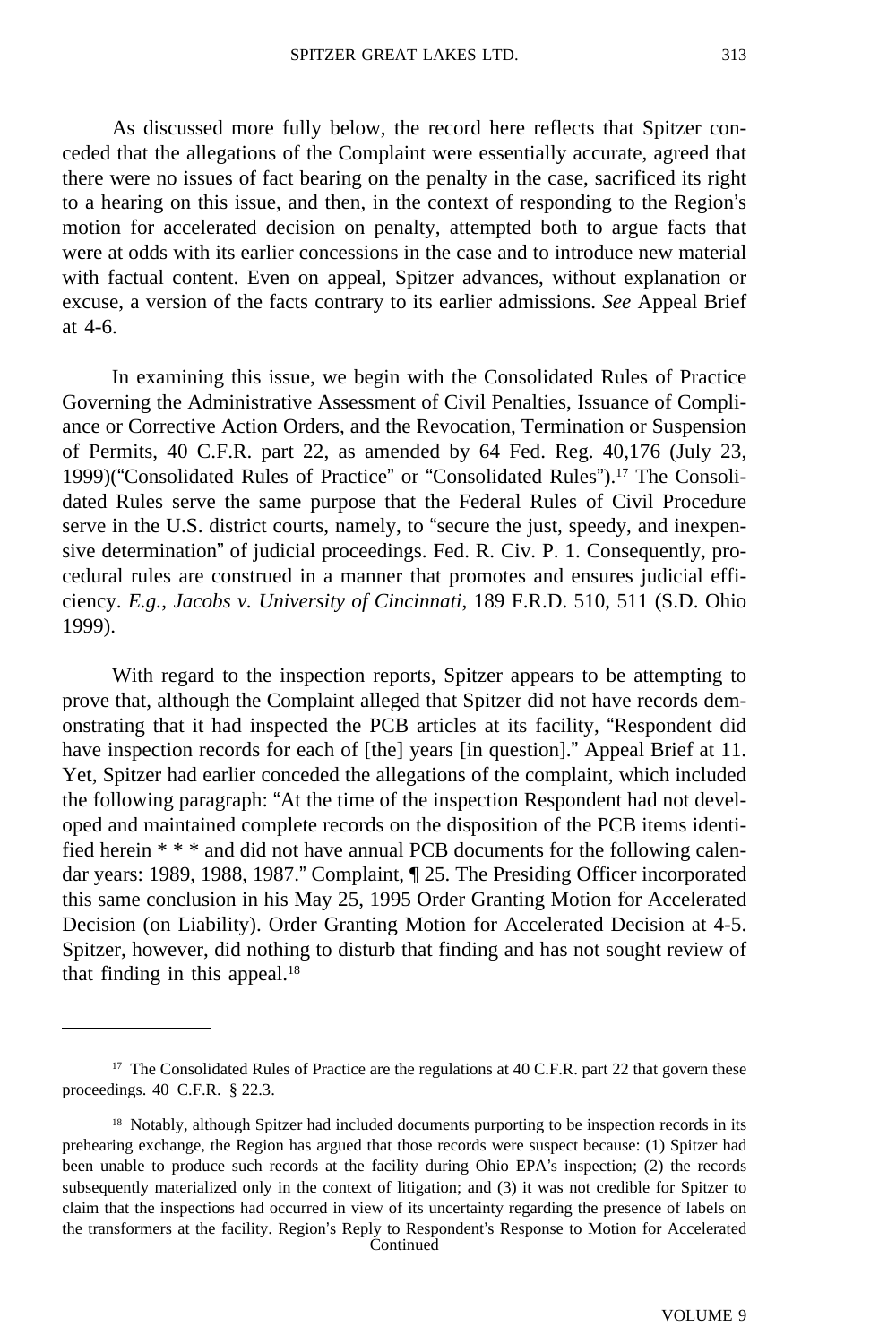Spitzer argues that, notwithstanding its concession of these facts for liability purposes, it should be permitted to continue to argue the facts, "provided that the Administrator limits the use of the evidence [presented] to a determination of the amount of the penalty which should be imposed for the violation." Appeal Brief at 7. The problem with this argument, however, is that Spitzer also conceded that "there were no material facts in dispute on which a *penalty* might be based." Initial Decision at 8 (emphasis added).

Under these circumstances, we conclude that the Presiding Officer acted appropriately in determining that Spitzer's argument regarding the inspection reports, which is fundamentally at odds with the foregoing conceded facts, "comes too late." Initial Decision at 8. Spitzer's argument that it should be allowed, without explanation or excuse, to argue at the eleventh hour facts contrary to those that it had earlier conceded would, in our view, thwart the purpose of procedural rules by injecting inefficiency and delay into the process.19 If Spitzer intended to argue facts or introduce new facts in the penalty phase of the proceeding, it should neither have stipulated that there were no material facts in dispute nor given up its right to a hearing on the issue. Accordingly, in the interests of the orderly and efficient administration of this case — a case that had been pending before the Agency for a number of years — the Presiding Officer appropriately held Spitzer to its earlier concessions. *See, e.g., Thompson-Hayward Chem. Co. v. Rohm & Haas Co.*, 745 F.2d 27, 32 (6th Cir. 1984) ("The public interest in an efficient and effective administration of justice requires adherence \* \* \* to the general proposition that conceded \* \* \* issues are not reviewable."); *see also Ahghazali v. Secretary of Health & Human Servs.*, 867 F.2d 921, 927 (6th Cir. 1989) ("Statements in pleadings that acknowledge the truth of some matter alleged by an opposing party are judicial admissions binding on the party making them.").

Spitzer's attempted use of the Alan Spitzer affidavit is a slightly different variant on this same theme. The affidavit, in essence, avers that: (1) during the relevant time frame, Spitzer was taking what it believed were the appropriate steps for disposing of PCB-contaminated oil; (2) Spitzer was well on its way to properly disposing of the PCB-contaminated oil before any inspections were con-

(continued)

Decision on Penalty at 1-13. It is reasonable to view Spitzer's concession of facts related to this issue as conceding the question of the veracity of its records in the Region's favor.

<sup>&</sup>lt;sup>19</sup> Throughout these proceedings Spitzer has repeatedly failed to follow the rules of practice, which has interfered with the Presiding Officer's efforts to administer this case. For example, Spitzer failed in its answer to raise "ability to continue to do business" as contemplated by 40 C.F.R. § 22.15(b) even though it would later attempt to raise this issue. Moreover, Spitzer failed to file a timely response to the Region's motion for accelerated decision on liability and did not file until the Presiding Officer issued an order to show cause. Spitzer similarly failed to provide discovery despite its pledge to the Presiding Officer that it would do so and in violation of the Presiding Officer's directive that it do so.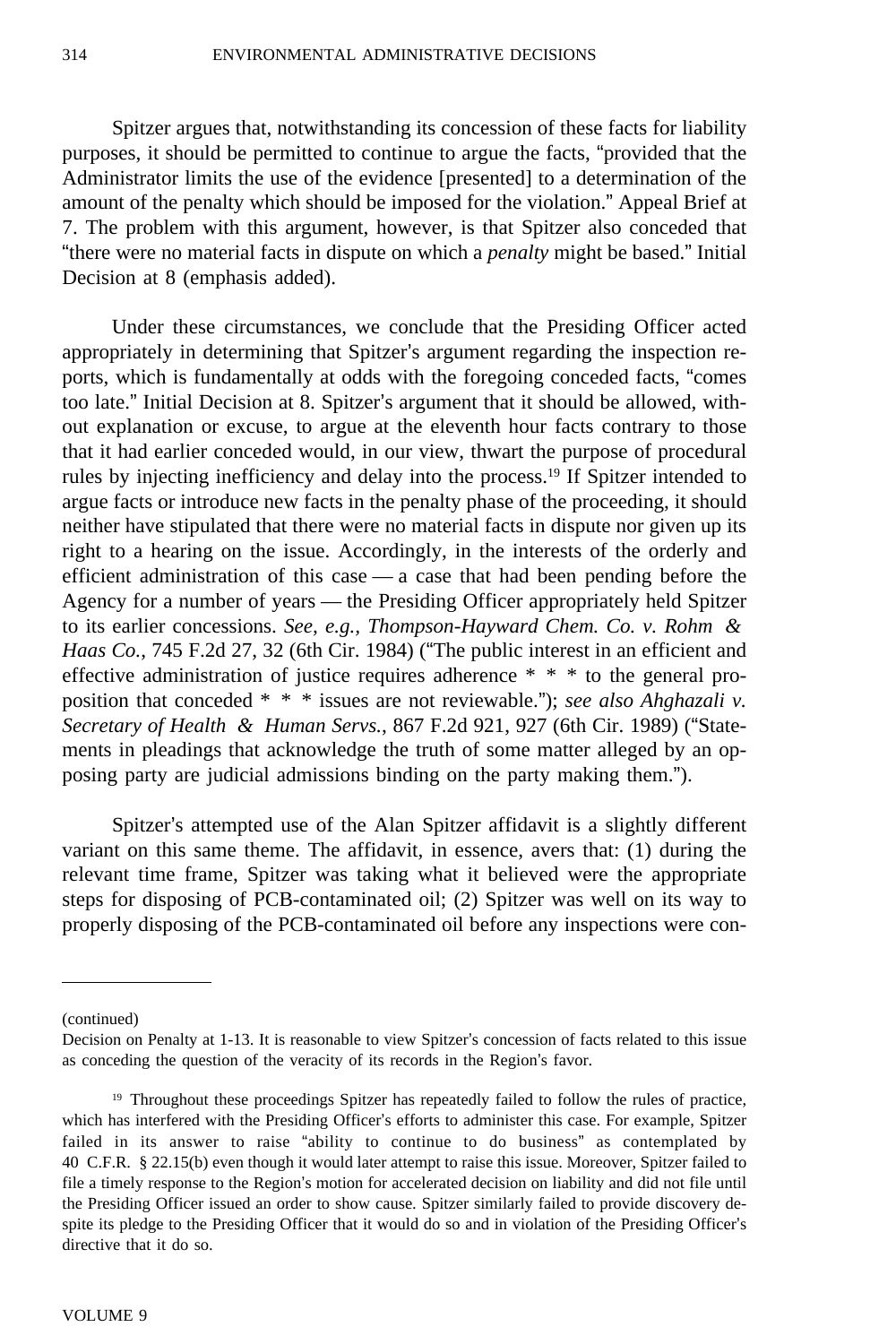ducted; (3) Spitzer always intended to properly dispose of the PCBs at its facility; and (4) Spitzer employees would not have kept records if they had intended an illegal or clandestine disposal of PCBs. Affidavit of Alan Spitzer ¶¶ 4-7. The thrust of the affidavit appears to suggest that Spitzer took appropriate steps to comply with the PCB regulations and that any violations that occurred were merely of a technical nature. *Id.* at ¶¶ 4-8. While we might agree with Spitzer that its stipulating to facts for liability purposes does not necessarily foreclose examination in the penalty phase of the case of facts that provide further context for an appropriate penalty, we are nonetheless unable to reconcile Spitzer's late attempt to add factual content to these proceedings with its concession that there were no material facts in dispute for purposes of the penalty phase of the case. Spitzer makes no claim that the factual statements in the affidavit were part of the body of conceded facts to which the parties had stipulated. Indeed, the opposite would appear to be true, given the Region's protest that it was deprived of the opportunity to test the veracity of the assertions in the affidavit. Region's Motion to Strike at 2. Under such circumstances, we cannot fault the Presiding Officer's conclusion that the Alan Spitzer affidavit did not merit consideration.20

#### C. *Miscellaneous Mitigation Arguments*

TSCA is a strict liability statute; therefore, lack of intent to violate its requirements does not justify noncompliance.21 *In re Strandley*, 3 E.A.D. 718, 722 (CJO 1991). Nonetheless, TSCA requires that certain equitable concerns be taken into account when assessing civil penalties against violators. TSCA § 16(a)(2)(B), 15 U.S.C. § 2615(a)(2)(b). These equitable concerns are reflected in the PCB Penalty Policy, which was developed to promote fairness and consistency in penalty assessments. *See Wausau*, 6 E.A.D. 735, 762.

Spitzer argues that the Presiding Officer should have mitigated the penalty proposed by the Region on a number of different grounds. We note at the outset that "the Board generally will not substitute its judgment for that of a presiding officer when the penalty assessed falls within the range of penalties provided in the penalty guidelines, absent a showing that the presiding officer committed an abuse of discretion or a clear error in assessing the penalty." *In re Chempace Corp.*, 9 E.A.D. 119 (EAB 2000) (citing, *e.g.*, *In re Pacific Ref. Co.*, 5 E.A.D. 607 (EAB 1994)). As discussed below, we find that the Presiding Officer in this case

<sup>&</sup>lt;sup>20</sup> We note that a careful reading of the Presiding Officer's decision reveals that the essentials of the information conveyed by the Alan Spitzer affidavit appear to have already been in the record before the Presiding Officer through some other source. Consequently, it is not clear that the affidavit added meaningful content to the proceedings in any event.

<sup>21</sup> *Intentional* violations of TSCA are subject to *criminal* sanctions. *See* TSCA § 16(b), 15 U.S.C. § 2615(b).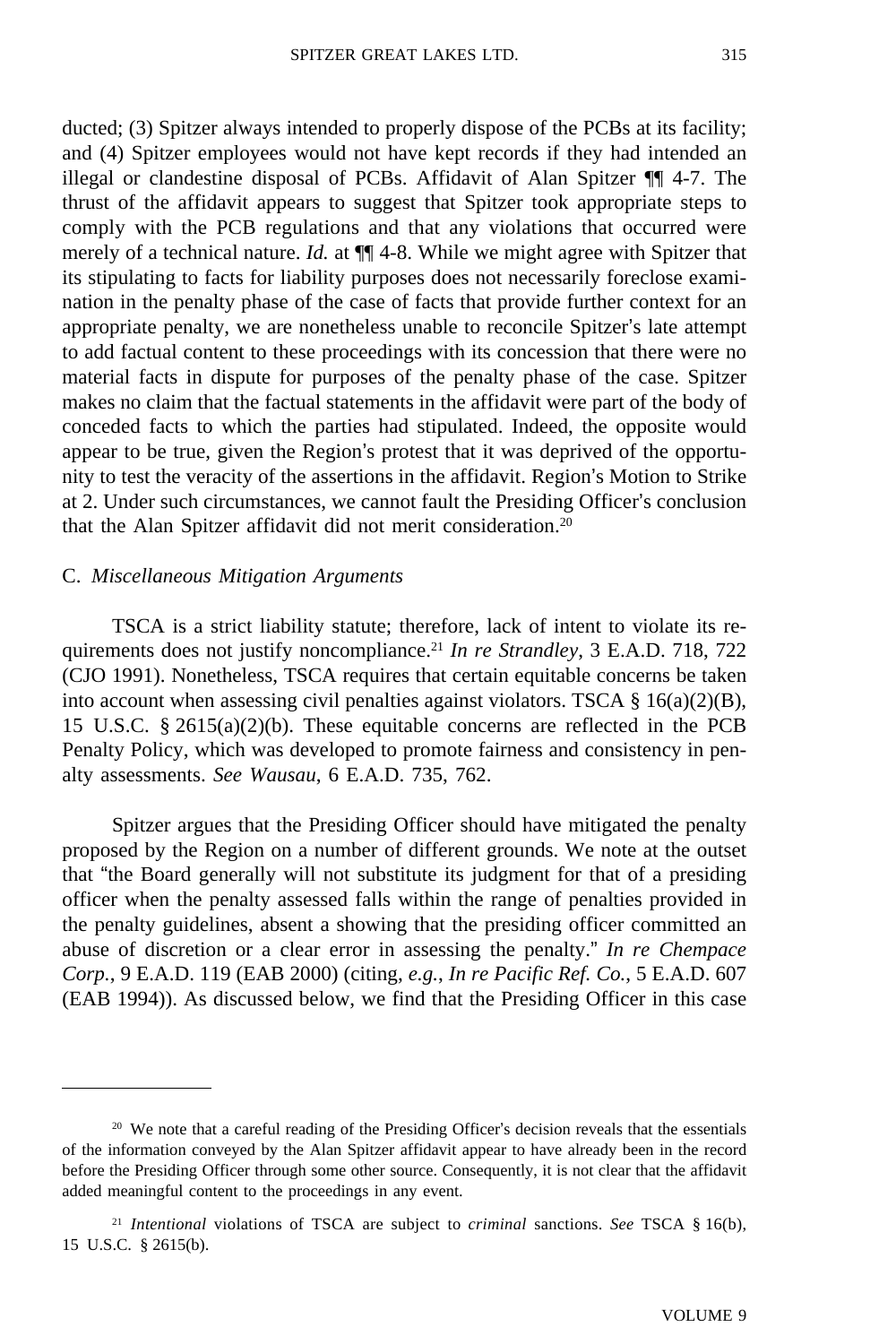did not abuse his discretion or commit clear error in assessing the penalty recommended for this case by the PCB penalty policy.

Penalty assessment in TSCA PCB cases occurs in two steps. First, the Agency calculates a gravity-based penalty that is determined from the nature of the violation, the extent of potential or actual environmental harm from a given violation, and the circumstances of the violation. Second, the gravity-based penalty is adjusted upwards or downwards based on culpability, history of prior violations, ability to pay, ability to continue in business, and other matters as justice may require. TSCA § 16(a)(2)(B), 15 U.S.C. § 2615(a)(2)(B). Spitzer claims that the Presiding Officer failed to consider Spitzer's culpability, prior history of violations, or other matters as justice may require. Appeal Brief at 16.

With regard to culpability (and presumably prior history of violations), $22$ Spitzer states that it never owned a site where transformers were present and did not have any experience with PCBs. Under the PCB Penalty Policy, culpability is evaluated based upon (a) the violator's knowledge of the particular requirement, and (b) the violator's degree of control over the violative condition. PCB Penalty Policy at 15. When considering the violator's knowledge, the PCB Penalty Policy frames the question as whether the violator "knew or should have known" of the relevant requirements. *Id.* Under the policy, any company possessing PCBs is deemed to have knowledge of TSCA and the PCB regulations. Accordingly, the PCB Penalty Policy contemplates a penalty reduction based on this factor only when a "reasonably prudent and responsible person" would not have known that the conduct in question was either dangerous or in violation of the PCB regulations. *Id.*

Given the hazards associated with mismanagement of PCBs and the notoriety of those hazards, the PCB Penalty Policy offers a rational starting point for assessing culpability. Significantly, Spitzer has not presented any evidence showing that it could not have reasonably known that its handling of PCBs violated the PCB regulations. On the contrary, the Presiding Officer specifically stated that "[t]here is evidence that respondent knew it had an obligation under TSCA rules."23 Initial Decision at 15. Spitzer has not challenged that finding, nor do we,

<sup>22</sup> Although Spitzer maintains that the Presiding Officer failed to consider its prior history of violations, Spitzer does not directly address its prior history of violations in its appeal brief. Interpreting the appeal brief in the manner most favorable to Spitzer, we will assume that Spitzer, by stating that it has no experience with PCBs, intends to state that it has not violated the TSCA PCB regulations in the past.

<sup>&</sup>lt;sup>23</sup> In this regard the Presiding Officer notes that Spitzer arranged for removal of the oil in the drums, as required by the rules, in August 1990, before the inspectors came to the Respondent's facility. Initial Decision at 15.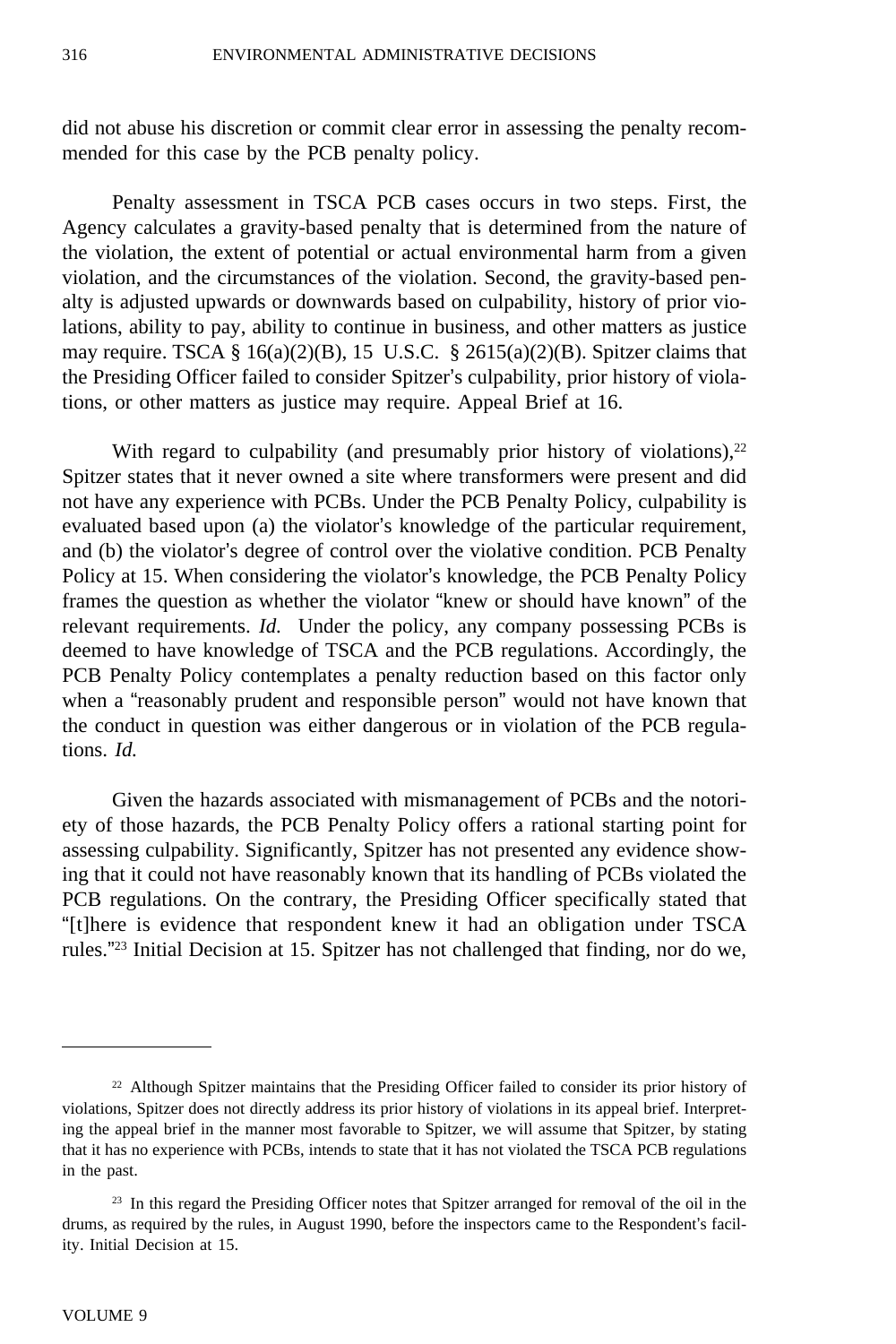in light of the evidence before us, $^{24}$  find reason to question that finding. Thus, the Presiding Officer did not err in declining to mitigate the penalty on this ground.

With regard to history of prior violations, we note at the outset that the gravity-based penalties assessed under the PCB Penalty Policy are geared towards first time offenders. PCB Penalty Policy at 15. *Upward* adjustments in the gravity-based penalty are made when a violator has a demonstrated history of prior violations. *Id.* The Region does not allege that Spitzer has a history of violating the PCB regulations, nor does the record indicate that the Presiding Officer drew any such conclusions. The penalty was not increased out of concern about past violations. Rather, the penalties assessed against Spitzer were assessed in accordance with the PCB Policy, with the underlying premise being that Spitzer had not committed similar violations in the past. Therefore, no reduction in penalty is warranted based upon this factor.

With regard to "other factors as justice may require," Spitzer argues that it is entitled to mitigation because it did not force the Agency to conduct a full blown administrative trial in the case. Appeal Brief at 17. According to Spitzer, its willingness to concede rather than litigate key factual points evinces a positive attitude that should be taken into account under the "other factors as justice may require" prong of the statute. Based on our review of the record, this argument was not presented to the Presiding Officer in the case below and is thus raised for the first time on appeal. As a general rule, we do not consider arguments raised for the first time on appeal. *See In re Woodcrest Mfg., Inc*., 7 E.A.D. 757, 764 (EAB 1998), *aff*'*d* No. 3:98, CV-0456-AS (N.D.Ind. Dec. 14, 1999); *In re Lin*, 5 E.A.D. 595, 598 (EAB 1994); *In re Genicom Corp.*, 4 E.A.D. 426, 440 (EAB 1992). As we observed in *Woodcrest*:

The Consolidated Rules of Practice, 40 C.F.R. § 22.30(a), permit adverse rulings or orders of the presiding officer to be appealed. "Because the Presiding Officer cannot issue an adverse order or ruling on an issue that was never raised during the proceedings below, it follows that section 22.30(a) does not contemplate appeals of such issues." *Lin*, 5 E.A.D. at 598. Thus, arguments made \* \* \* for the first time on appeal are deemed to have been waived.

*Woodcrest,* 7 E.A.D. at 764. Accordingly, Spitzer's argument that it is deserving of leniency because of its cooperative approach to the litigation below is deemed

 $24$  Spitzer apparently hired a former employee of the American Ship Building Company, the company from whom Spitzer purchased the property, and that employee performed inspections of the transformers and capacitors on Spitzer's property. Affidavit of Ned Huffman ¶ 2 (Dec. 4, 1996). Although this statement does not indicate whether or not Spitzer knew of its violations, it does suggest that, to some extent, Spitzer was aware that it had regulatory obligations with regard to its handling of PCBs.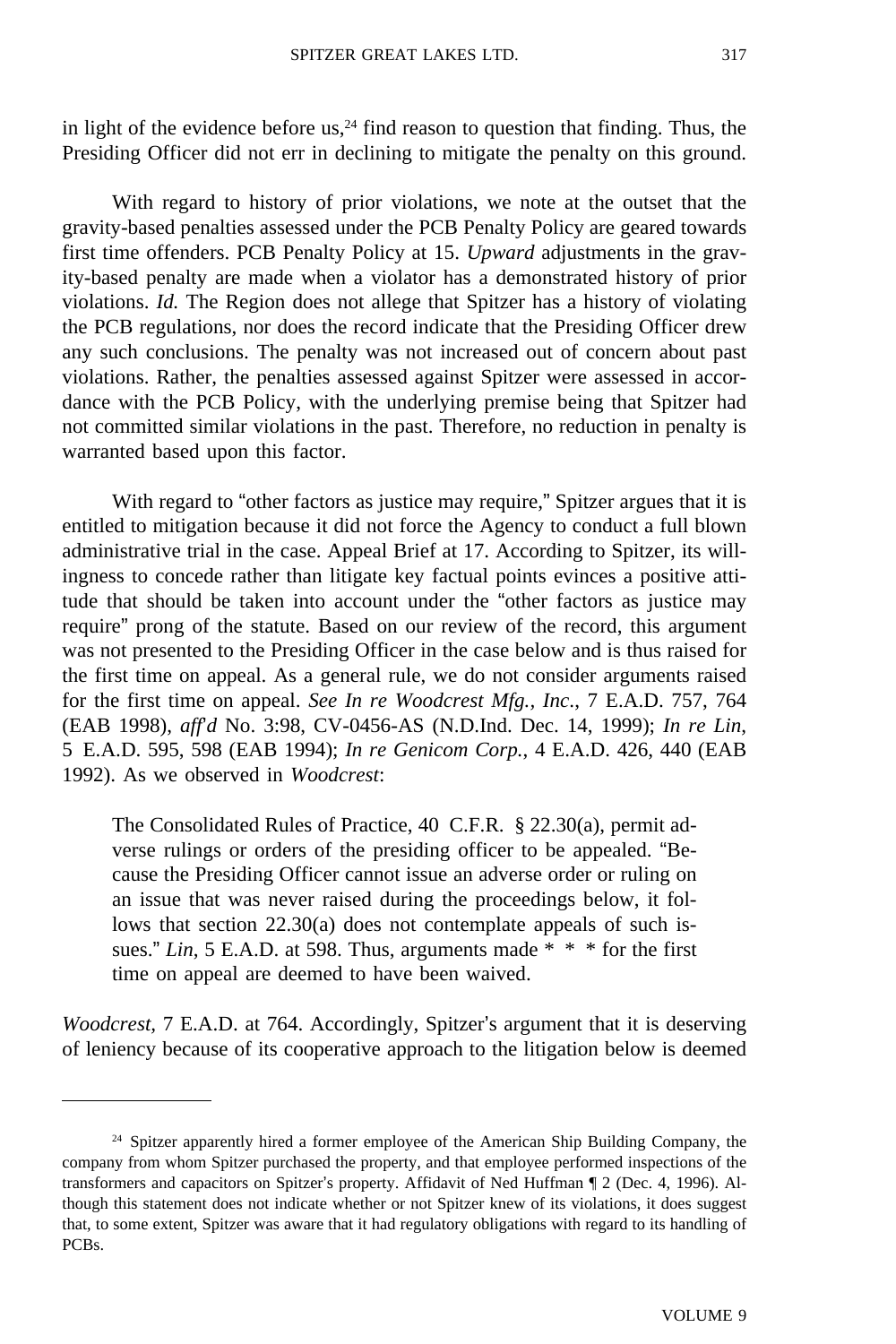### waived.<sup>25</sup>

Spitzer further argues that the Presiding Officer failed to take into account Spitzer's efforts to dispose of the PCBs before being visited by state or federal inspectors and maintains that if it were really a "bad guy" it would not have kept records for as long as it did, would not have emptied the transformers before shipping them away, and would not have acted quickly to dispose of the oil-filled drums. Appeal Brief at 17. Spitzer also proffers the fact that it had the transformers emptied of oil and removed from its property as proof that it did not have any sinister intent or purpose.26 *Id*. As we have already observed, TSCA is a strict liability statute. Therefore, lack of sinister intent or purpose to violate its requirements does not justify noncompliance. *In re Strandley*, 3 E.A.D. 718, 722 (CJO 1991).

Moreover, based on our review of the Initial Decision, the Presiding Officer did not ignore these representations. *See* Initial Decision at 15. Rather than seeing these circumstances as proof of Spitzer's good faith efforts to comply, however, the Presiding Officer saw them as evidence that Spitzer was, in fact, well aware of its TSCA obligations, making all the more inexcusable its multiple violations of TSCA's requirements while Spitzer still possessed the PCBs. *Id*. Given that when

Moreover, while it may be true that Spitzer had not conceded a failure to inspect, it is also true that the Region likewise did not concede the point. Indeed, as noted above, the Region questioned the reliability of Spitzer's claim that the inspections did, in fact, occur. *See* supra note 20. Thus, the most that can be said about this issue is that it was a matter of disputed fact between the parties and was thus not part of the body of undisputed facts that the parties agreed should guide the Presiding Officer's penalty assessment. Spitzer, by conceding that there were no *material* facts in dispute for purposes of assessment of a penalty, conceded as well by implication the nonmateriality of this issue.

<sup>&</sup>lt;sup>25</sup> We note that the PCB Penalty Policy does not include in its list of circumstances warranting penalty mitigation any reference to cooperation during litigation. *See* PCB Penalty Policy at 17. Rather, the kind of cooperation envisioned by the policy is that which is geared towards trying to achieve compliance or environmental improvement. *Id.* We further note that it is far from clear from the record in this case whether Spitzer, in conceding facts and sacrificing its right to a hearing, was motivated by a desire to be cooperative or was simply making tactical or economics-based judgments based on the reality of its case. Moreover, as we have previously observed, Spitzer's approach to the litigation was not uniformly "cooperative." *See supra* note 21.

<sup>&</sup>lt;sup>26</sup> Spitzer also advances as another indicator of good faith efforts to comply the fact that, while it admittedly did not properly document its inspections of its PCB items, it did perform the required quarterly inspections. On this point, the Presiding Officer in his Initial Decision observed: "Respondent urges that the quarterly inspections were done. Its argument comes too late, however, since it previously agreed with the finding — respondent described that finding as reasonably accurate — that it did not inspect the transformers quarterly." Initial Decision at 4. The Presiding Officer appears to have erred in this assumption. We find no indication in the record that Spitzer had, in fact, conceded that the inspections had not been done. This being said, we are persuaded that the Presiding Officer's error in this regard was immaterial to the outcome in the case since Spitzer was explicitly accused of, and found liable for, recordkeeping violations, not inspection violations. *See* Complaint at ¶ 32, Initial Decision at 7.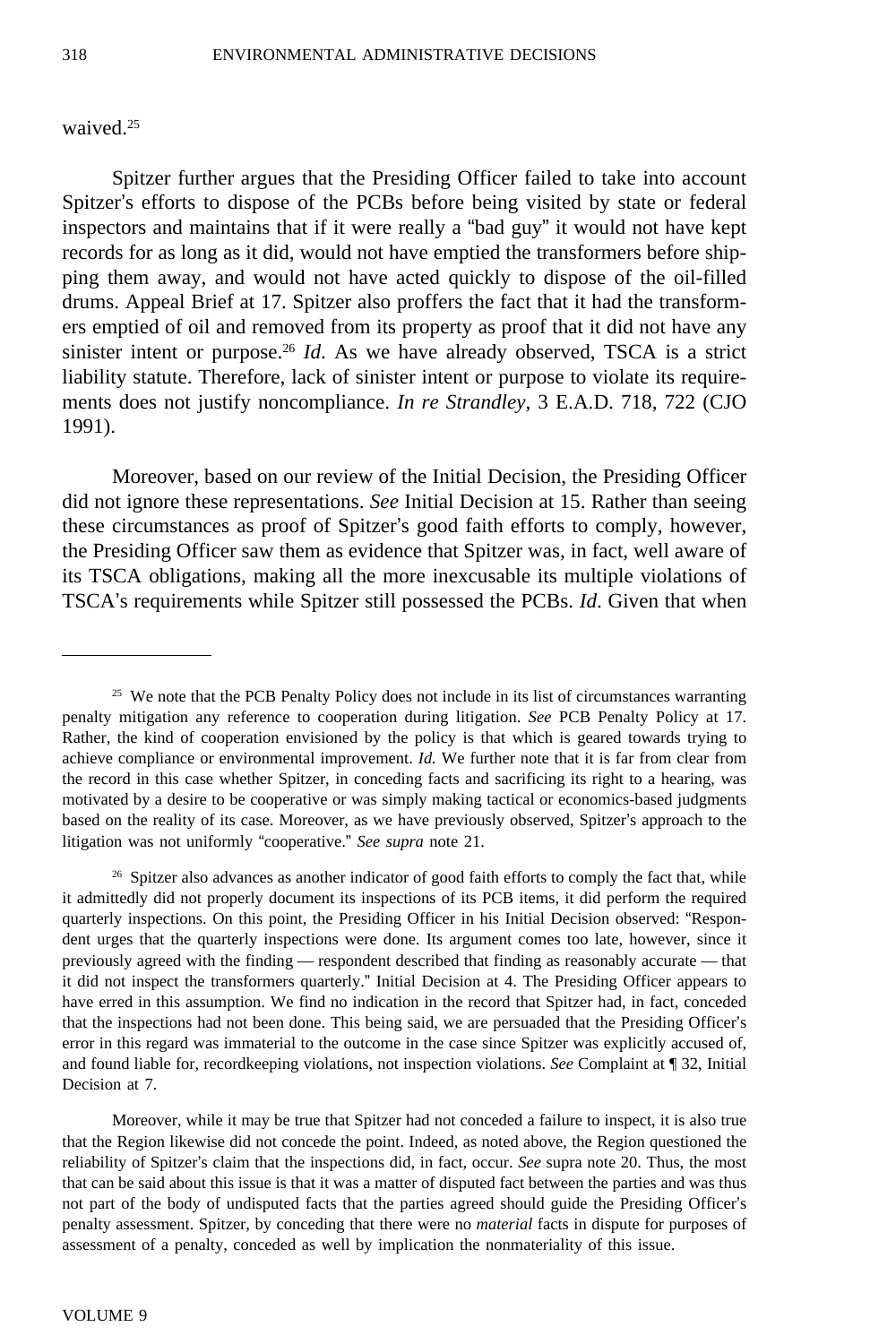disposal did finally occur it, too, was undertaken in a manner inconsistent with the regulations, we do not believe that the Presiding Officer committed clear error in rejecting these arguments for mitigation.<sup>27</sup>

In sum, we do not find that the Presiding Officer committed an abuse of discretion or clear error in declining to reduce the penalty because of "other factors as justice may require." The record reflects that the Presiding Officer gave consideration to Spitzer's purported indicia of good faith and found them to be more than outweighed by evidence that Spitzer had acted irresponsibly. In view of the deference ordinarily accorded Presiding Officers' penalty determinations, we uphold the Presiding Officer's ruling on this point.

### D. *Ability to Pay*

Spitzer argues that it cannot afford to pay the \$165,000 civil penalty assessed by the Presiding Officer because: (1) the company loses more than one million dollars each year; (2) it is unable to cover its debt without regular infusions of capital from its shareholders; (3) paying the assessed penalty will punish its employees because the company will be forced to cut back on expenses; and (4) it has already been penalized because it paid \$70,000 to remove PCB oil that it did not create, use, or benefit from. Appeal Brief at 16.

In response, the Region notes that: (1) the Region filed a discovery motion seeking documents that would have allowed the Region to determine Spitzer's ability to pay the proposed penalty; (2) Spitzer did not object to the discovery request and stated that it would provide the information; (3) the Presiding Officer granted the motion and ordered Spitzer to provide the discovery; (4) notwithstanding the Presiding Officer's order, Spitzer failed to provide the requested records; (5) the Region filed a motion for partial accelerated decision on the issue of penalty asserting that Spitzer had waived its right to mitigate the proposed penalty based on inability to pay, but Spitzer did not respond to the motion; (6) the Presiding Officer, relying on precedent established by this Board, ruled that Spitzer had indeed waived the right to assert inability to pay; and (7) on appeal Spitzer does not allege error in the Presiding Officer's decision to grant the discovery motion, nor does Spitzer allege error in the decision to grant the motion for partial accelerated decision. Reply Brief at 25-27.

We find that the Presiding Officer properly excluded consideration of ability to pay as a mitigating factor in assessing the penalty against Spitzer. As noted above, Spitzer raised inability to pay as a mitigating factor in its prehearing exchange by stating that "the proposed penalties are too high and that, in any event, Respondent cannot afford to pay the proposed penalties." Pre-Hearing Statement

<sup>&</sup>lt;sup>27</sup> Spitzer has conceded this point in conceding liability on Count VII of the complaint.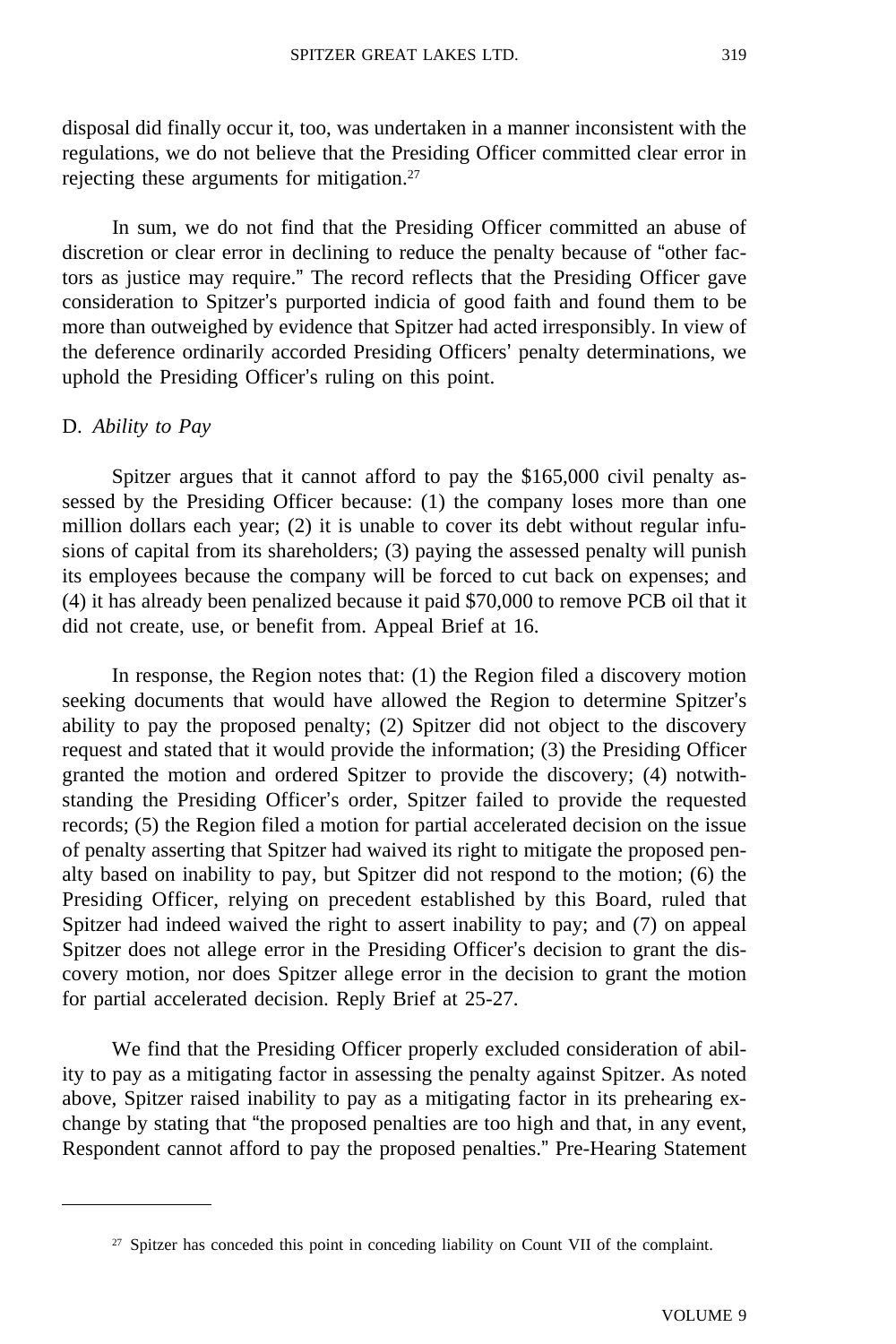of Respondent ¶ 2. However, when asked by the Region, and directed by the Presiding Officer, to substantiate that claim, Spitzer failed to respond. *See* Memorandum Opinion and Order (Nov. 1, 1996).

This Board addressed the burdens of proof associated with demonstrating ability (or inability) to pay a civil penalty in *In re New Waterbury, Ltd.*, 5 E.A.D. 529 (EAB 1994).<sup>28</sup> As we observed there, under TSCA, "ability to pay" is one of several factors to be considered when assessing a civil penalty for violations of TSCA. TSCA §  $16(a)(2(B), 15 \text{ U.S.C. } § 2615(a)(2)(B)$ . The Administrative Procedure Act ("APA") generally places the burden of proof on "the proponent of a rule or order." APA § 7(d), 5 U.S.C. § 556(d). Therefore, as the proponent of an order seeking civil penalties in administrative proceedings, the Region bears, in the first instance, the burden of proof on the appropriateness of a civil penalty. This reality is reflected in the regulations that govern these proceedings. As we have previously observed, the relevant portion of the Consolidated Rules of Practice makes it clear that:

[U]nder the express terms of this regulation, the complainant bears both the burden of going forward and the burden of persuasion with respect to the appropriateness of the proposed penalty. In the context of this proceeding the appropriateness of the penalty under 40 C.F.R. § 22.24 is to be determined in light of the statutory factors detailed in TSCA  $\S$  16(a)(2)(B), which, as noted above, includes ability to pay as one of several factors requiring consideration.

*New Waterbury,* 5 E.A.D. 529, 538.

Although the Region bears the burden of proof on the appropriateness of the overall civil penalty, it does not bear a separate burden with regard to each of the statutory factors. *Id*. Instead, in order to make a *prima facie* case, the Region must show that it considered each of the statutory factors and that the recommended penalty is supported by its analysis of those factors. With this shown, the burden then shifts to the Respondent to rebut the Region's *prima facie* case by showing that the proposed penalty is not appropriate either because the Region failed to consider a statutory factor or because the evidence shows that the recommended calculation is not supported. *Id*. at 538-39; *In re Chempace Corp.*, 9 E.A.D. 119, 135 n.22 (EAB 2000).

<sup>&</sup>lt;sup>28</sup> In addition, EPA's PCB Penalty Policy states that, "[i]f an alleged violator raises the inability to pay as a defense in its answer or in the course of settlement negotiations, it shall present sufficient documentation to permit the Agency to establish such inability." PCB Penalty Policy at 17. The policy goes on to state, "If the alleged violator fails to provide the necessary information, and the information is not readily available from other sources, then the violator will be presumed to be able to pay." *Id*.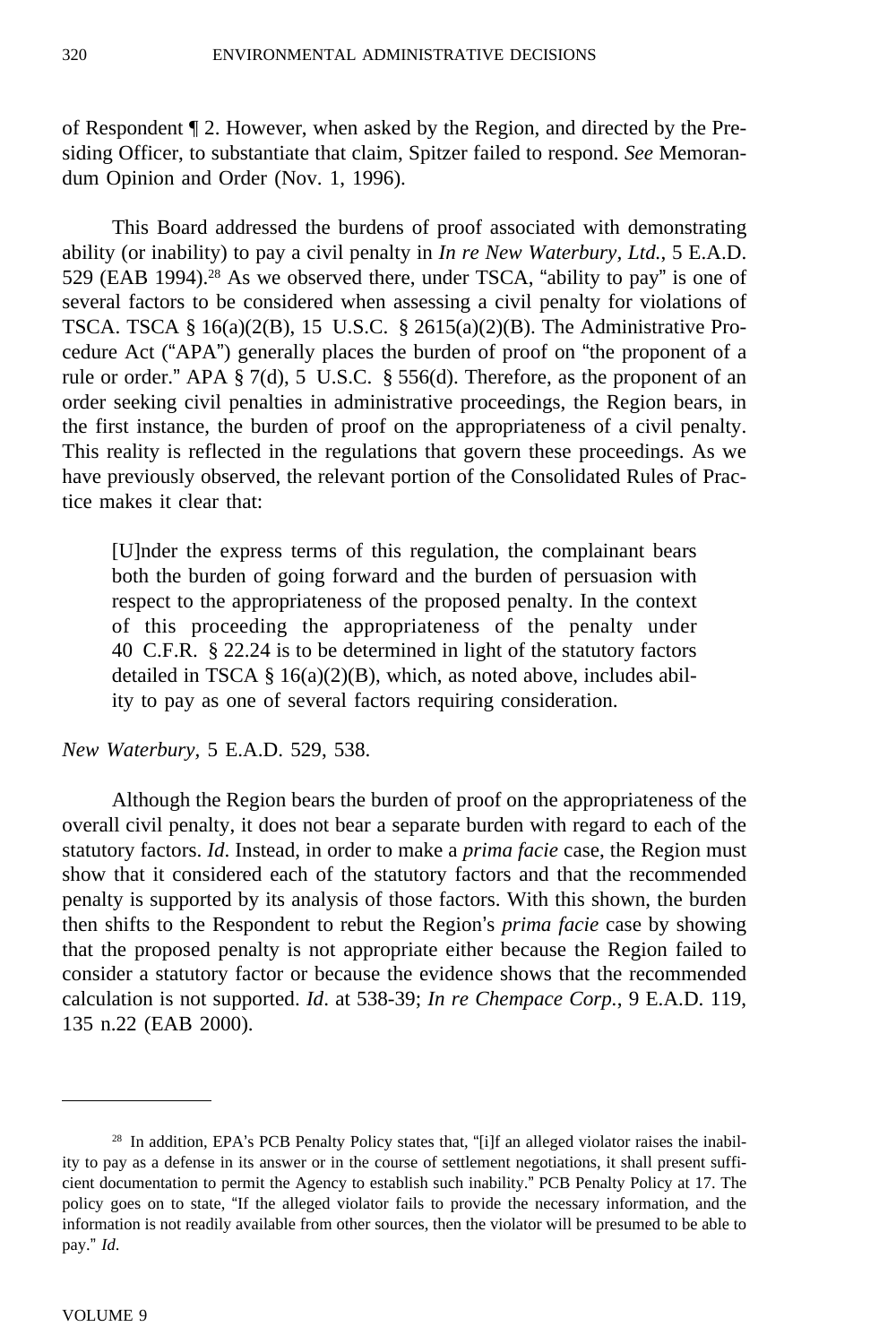With regard to "ability to pay," we have held that since EPA's ability to obtain financial information about a respondent is limited at the outset of a case, "a respondent's ability to pay may be presumed until it is put at issue by a respondent." *New Waterbury* 5 E.A.D. at 541 (citations omitted). Then, as the party with control over the relevant records, the respondent must, upon request, provide evidence to show that it is not able to pay the proposed penalty:

[I]n any case where ability to pay is put in issue, the Region must be given access to the respondent's financial records before the start of such hearing. The rules governing penalty assessment proceedings require a respondent to indicate whether it intends to make an issue of its ability to pay, and if so, to submit evidence to support its claim as part of the pre-hearing exchange. In this connection, where a respondent does not raise its ability to pay as an issue in its answer, or fails to produce any evidence to support an inability to pay claim after being apprised of that obligation during the pre-hearing process, the Region may properly argue and the presiding officer may conclude that any objection to the penalty based upon ability to pay has been waived.

*Id.* at 542.

In this proceeding, Spitzer placed ability to pay in issue, albeit during the prehearing exchange as opposed to in its answer. Having placed that matter in issue, Spitzer was required to provide evidence sufficient to substantiate its claim. Here, Spitzer had provided some supporting documentation, but not enough, in the Region's view, to allow for a complete assessment. Accordingly, the Region requested additional documentation. Spitzer did not object to the scope of, or the need for, the additional documentation. Rather, Spitzer indicated that it would comply with the request. Then, even after entry of an order directing that it provide the documentation, Spitzer failed to comply.

Spitzer does not offer an explanation for its failure to provide the necessary documentation or comply with the Presiding Officer's order, nor has it argued before the Presiding Officer or on appeal that the documentation that it had provided prior to the request for additional discovery was sufficient to inform a judgment on its ability to pay. Under these circumstances, we find that the Presiding Officer appropriately concluded that Spitzer had waived inability to pay as a mitigating factor.

## **III.** *CONCLUSION*

For the foregoing reasons we find no error in the Initial Decision issued by the Presiding Officer. Accordingly, Spitzer is assessed a civil penalty of